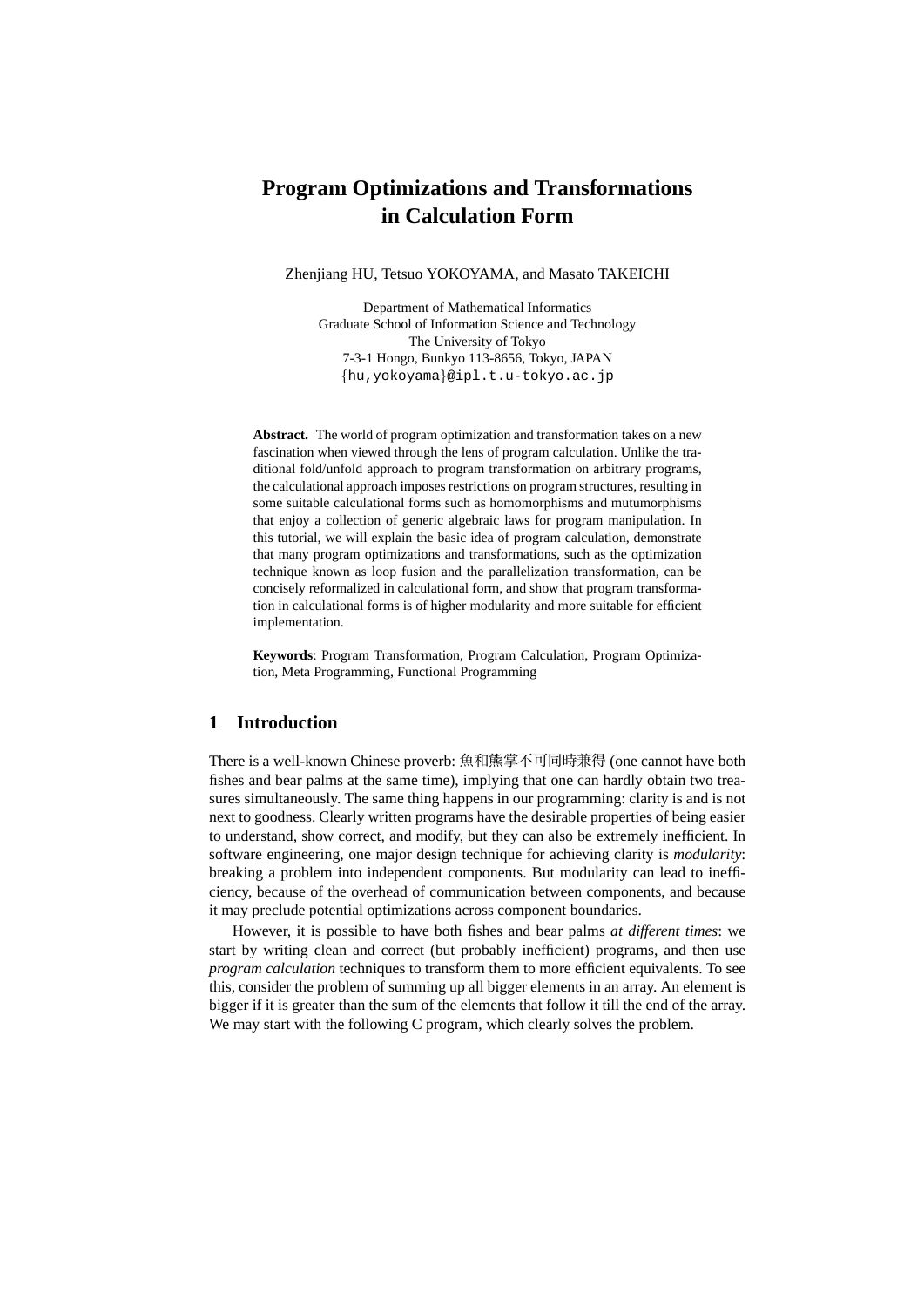```
/* copy all bigger elements from A[1..n] into B[] */
count = 0;for (i=0; i<n; i++) {
    sumAfter = 0;
    for (j=i+1; j<n; j++) {
        sumAfter += A[j];}
    if (A[i] > sumAfter)
        B[count++] = A[i];}
/* compute the sum of all elements in B[] */
sumBiggers = 0;
for (i=0; i<count; i++) {
    sumBiggers += B[i];
}
return sumBiggers;
```
This program, though being concise, is inefficient due to (1) some unnecessary repeated computations of sumAfter and (2) the use of additional array B[] passing from the upper for-loop to the lower for-loop. We may expect that an automatic transformation can produce the following efficient linear-time program.

```
sumBiggers = 0;
sumAfter = 0;
for (i=n-1; i>=0; i--) {
    if (A[i] > sumAfter)
       sumBiggers += A[i];
    sumAfter += A[i];}
return sumBiggers;
```
In this paper, rather than writing programs using C or Java, we use Haskell [Bir98], a functional language. The special characteristics and advantages of functional programming are two-fold. First, it is good for writing clear and modular programs because it supports a powerful and elegant programming style. As Hughes [Hug85] pointed out, functional programming offers important advantages for software development. Second, it is good for performing transformation because of its nice mathematical properties.

We can express the above two C programs, inefficient and efficient, in Haskell, where loops are represented by recursions.

```
sumBiggers = sum ◦ biggers
  where
    biggers \Vert = \Vertbiggers (a : x) = if a > sum x then a : biggers x else biggers x
    sum \vert\vert = 0sum(a : x) = a + sum x
```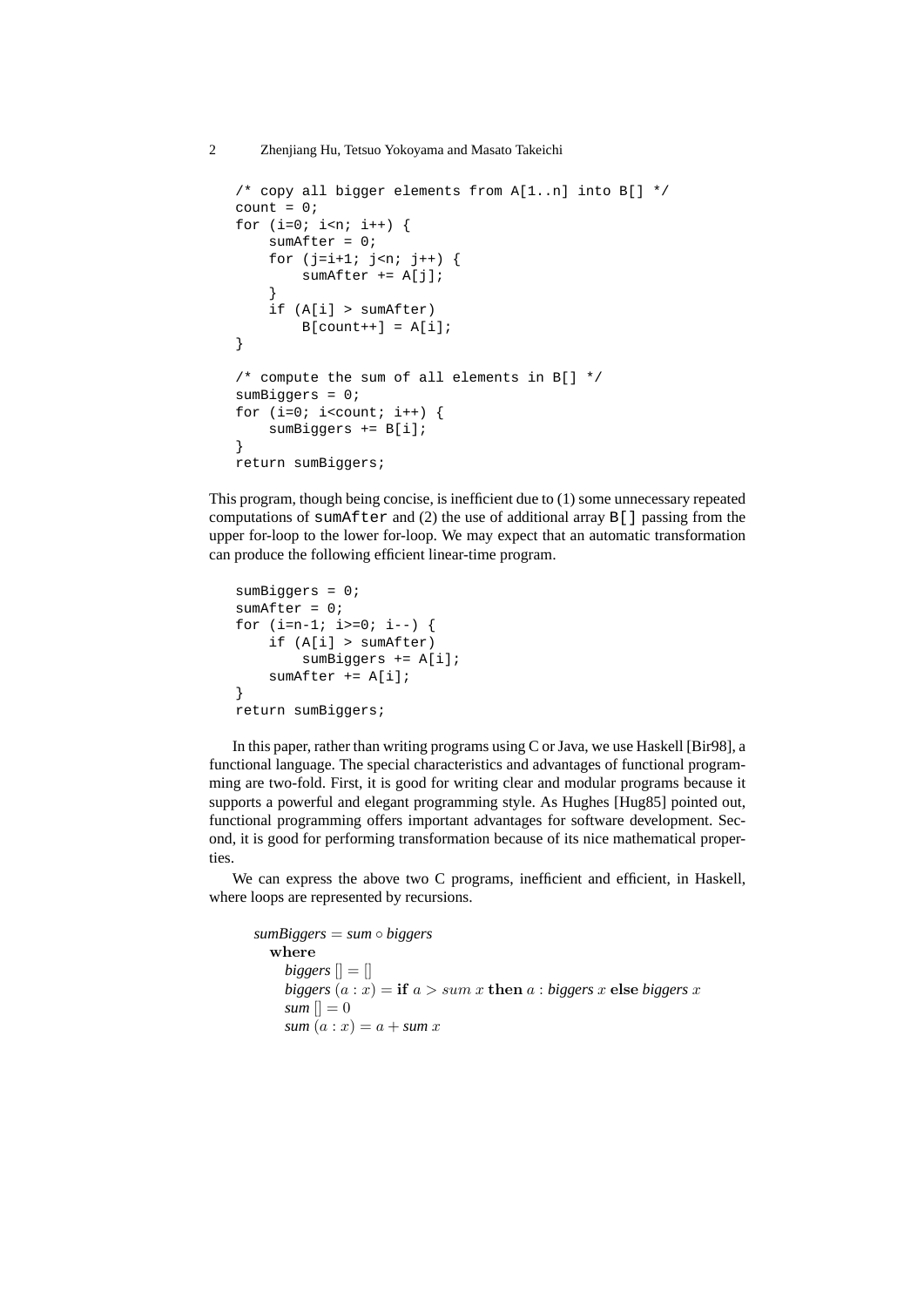*sumBiggers*  $x = \text{let}(b, c) = \text{sumB} \text{iggers'} x \text{ in } a$ where  $sumBiggers'$   $\vert\vert = (0,0)$  $sumBiggers' (a : x) = \text{let } (b, c) = \text{sumBiggers'} x$ in if  $a > c$  then  $(a + b, a + c)$  else  $(b, a + c)$ 

One methodology that offers some scope for making the construction of *efficient* programs more mathematical is *transformational programming* [BD77,Fea87,Dar81]. *Program calculation* is a kind of program transformation based on the theory of *Constructive Algorithmics* [Bir87,Bac89,MFP91,Fok92,Jeu93,BdM96]. It is a kind of *transformational programming* that derives an efficient program in a step-by-step way through a series of "transformations" that preserve the meaning and hence the correctness. A significant practical problem in traditional transformational programming is that a very large number of steps seem needed: the individual steps are too small, while in program calculation, formalisms and theories are developed with which a whole series of small steps can be combined into one single step at a higher level.

Program calculation proceeds by means of manipulation of programs based on a rich collection of identities and transformation laws. It resembles the manipulation of formulas as in high school algebra: a formula  $F$  is broken up into its semantic relevant constituents and the pieces are assembled together into a different but semantically equivalent formula  $F'$ , thus yielding the equality  $F = F'$ . The following example shows a calculation of the solution of x for the equation  $x^2 - c^2 = 0$ .

$$
x^{2} - c^{2} = 0
$$
  
\n
$$
\equiv \{ \text{ by identity: } a^{2} - b^{2} = (a - b)(a + b) \}
$$
  
\n
$$
(x - c)(x + c) = 0
$$
  
\n
$$
\equiv \{ \text{ by law: } ab = 0 \Leftrightarrow a = 0 \text{ or } b = 0 \}
$$
  
\n
$$
x - c = 0 \text{ or } x + c = 0
$$
  
\n
$$
\equiv \{ \text{ by law: } a = b \Leftrightarrow a \pm d = b \pm d \}
$$
  
\n
$$
x = c \text{ or } x = -c
$$

Here we calculate x rather than guess or *just invent*, based on some identities and laws (rules). Particularly, we make use of the transformation law that a higher order equation should be factored into several first order ones whose solution can be easily obtained.

In this tutorial, we will see that *program calculation* provides a powerful tool to concisely formalize various kinds of program transformations and program optimizations [HIT96,HITT97,HTC98,HIT99], besides its usefulness in guiding people to derive efficient algorithms. We will explain the basic idea of program calculation from the practical point of view, demonstrate that a lot of program optimizations and transformations, including the well-known loop fusion and parallelization, can be concisely reformalized in calculational forms, and show that program transformation in calculational forms is of higher modularity and more suitable for efficient implementation.

It is worth noting that all transformations in this tutorial have been tested with the Yicho system [YHT04], a transformation system developed in the University of Tokyo. We encourage the reader to play with the Yicho system when reading this material. The Yicho system is available at the following site.

http://www.ipl.t.u-tokyo.ac.jp/yicho/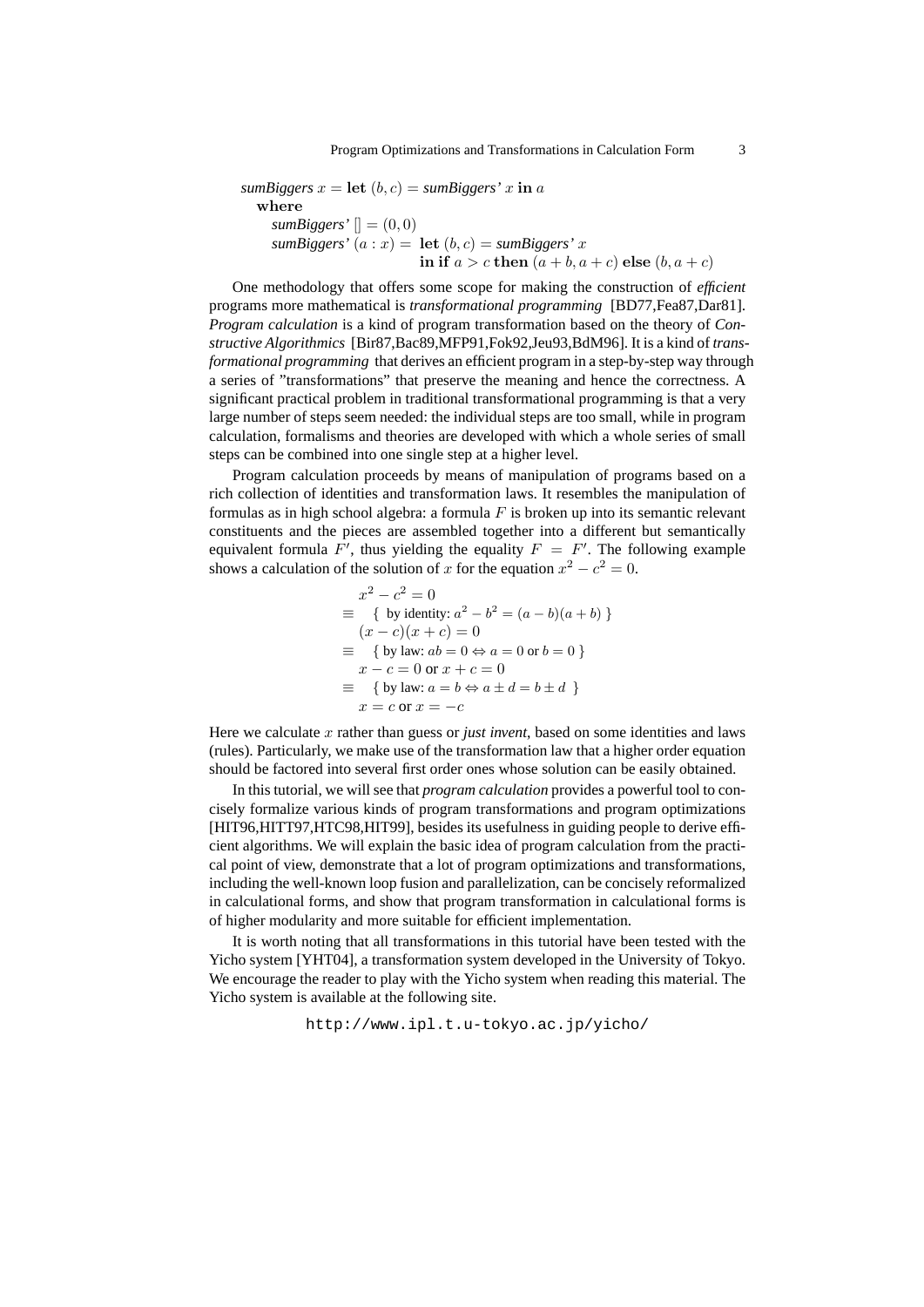The rest of this tutorial is organized as follows. We start with a simple example to illustrate the basic concepts of program calculation, and clarify its difference from the traditional fold/unfold transformations in Section 2. Then, we demonstrate how to formalize two nontrivial transformations, namely loop fusion and parallelization, in calculational forms in Sections 3 and 4 respectively. And we show that program calculations can be efficiently implemented by the Yicho system, a combinator library with deterministic higher-order patterns, in Section 5. Finally, we conclude the paper with a summary of the advantages of formalizing program transformations in calculational forms in Section 6.

# **2 Fold/unfold Transformations vs Program Calculation**

In this section, we illustrate with a simple example the basic concepts of program calculation, show the main idea of calculational approach to program transformation, and clarify its difference from the traditional fold/unfold approach to program transformations and program optimizations.

#### **2.1 Notational Conventions**

First of all, we briefly review the notational conventions known as Bird-Meertens Formalisms [Bir87]. The notations are similar to those in Haskell [Bir98].

**Functions** Programs are defined as functions. Functional application is denoted by a space and the argument which may be written without brackets. Thus  $f_a$  means  $f(a)$ . Functions are curried, and application associates to the left. Thus  $f a b$  means  $(f a) b$ . Functional application is regarded as more binding than any other operator, so  $f \circ a \oplus b$ means (f a)  $\oplus b$ , but not f (a  $\oplus b$ ). Functional composition is denoted by a centralized circle  $\circ$ . By definition,  $(f \circ g) a = f(g a)$ . Functional composition is an associative operator, and the identity function is denoted by id.

Lambda expressions are sometimes used to define a function without giving its name. So  $\lambda x$ . e denotes a function, accepting an input x, computing e, and returning its value as result. For example,  $\lambda x.2 * x$  simply denotes a function doubling the input.

Infix binary operators will often be denoted by ⊕, ⊗ and can be *sectioned*; an infix binary operator like ⊕ can be turned into unary functions as follows.

$$
(a \oplus) b = a \oplus b = (\oplus b) a
$$

**Lists** Lists are finite sequences of values of the same type. The type of the *cons lists* with elements of type  $a$  is defined as follows.

$$
\mathbf{data}[a] = [] \mid a : [a]
$$

A list is either empty or a list constructed by inserting a new element to a list. We write  $\Box$  for the empty list,  $[a]$  for the singleton list with element a (and  $\Box$ ) for the function

<sup>4</sup> Zhenjiang Hu, Tetsuo Yokoyama and Masato Takeichi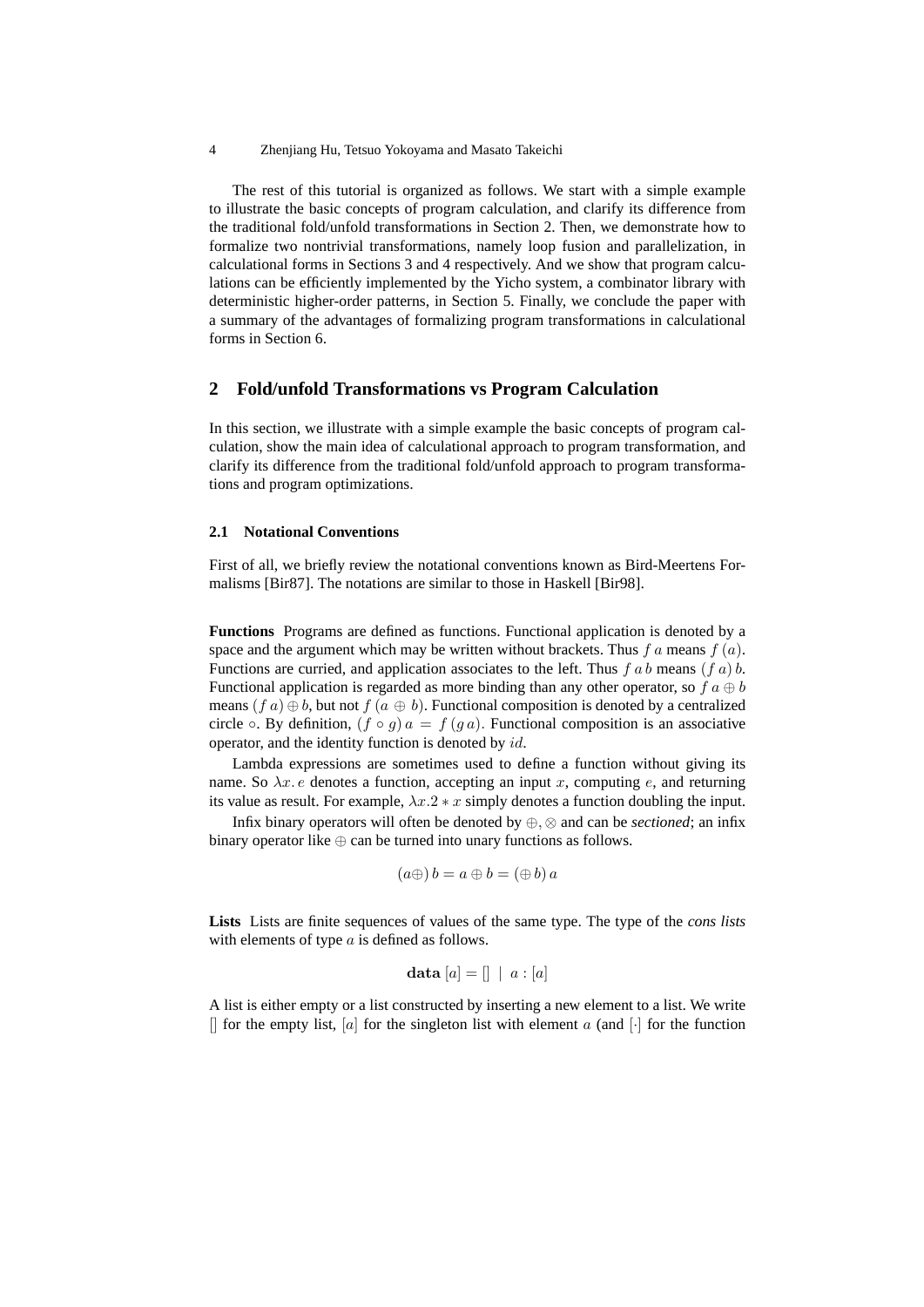taking a to [a]), and  $x + y$  for the concatenation of two lists x and y. Concatenation is associative, and  $\parallel$  is its unit. For example, the term  $[1] + [2] + [3]$  denotes a list with three elements, often abbreviated to  $[1, 2, 3]$ . As seen above, we usually use  $a, b, c$  to denote list elements, and  $x, y, z$  to denote lists.

**Recursive Functions** Functions may be defined recursively. The following are two recursive functions for sorting a list.

$$
sort [] = []
$$
  
\n
$$
sort (a : x) = insert a (sort x)
$$
  
\n
$$
insert a [] = [a]
$$
  
\n
$$
insert a (b : x) = \textbf{if } a \geq b \textbf{ then } a : insert b x
$$
  
\n
$$
else b : insert a x
$$

Here *sort* is recursively called in its definition body, and so does *insert*.

**Higher order Functions** Higher order functions are functions which can take other functions as arguments, and may also return functions as results. A simple but useful higher order function is *map*, which applies a function to each element of a list. For instance, we may write  $map(1+)$  to increase each element of a list by 1.

map 
$$
(1+)
$$
  $[1, 2, 3, 4, 5] = [2, 3, 4, 5, 6]$ 

#### **2.2 Fold/Unfold Approach to Program Transformation**

Before explaining the calculational approach [Bir87,Mal90,MFP91,BdM96] to program transformation, the topic of this tutorial, let us take a look at the traditional unfold/fold approach [BD77,Fea87,Dar81,PP96] and explain its problems.

To be concrete, consider the problem of finding a maximum in a list. Suppose that we already have *sort* (as defined above) in hand. Then, a direct solution is to sort the input and to return the first element:

$$
max x = hd (sort x)
$$

where *hd* is a function to return the first element from a list if the list is not empty, and to return −∞ otherwise:

$$
hd [] = -\infty
$$
  

$$
hd (a : x) = a.
$$

This solution is obviously inefficient; it is a quadratic algorithm.

Let us demonstrate how to apply the fold/unfold transformations to obtain a new efficient recursive definition for *max*. For the base case (a singleton list), we unfold the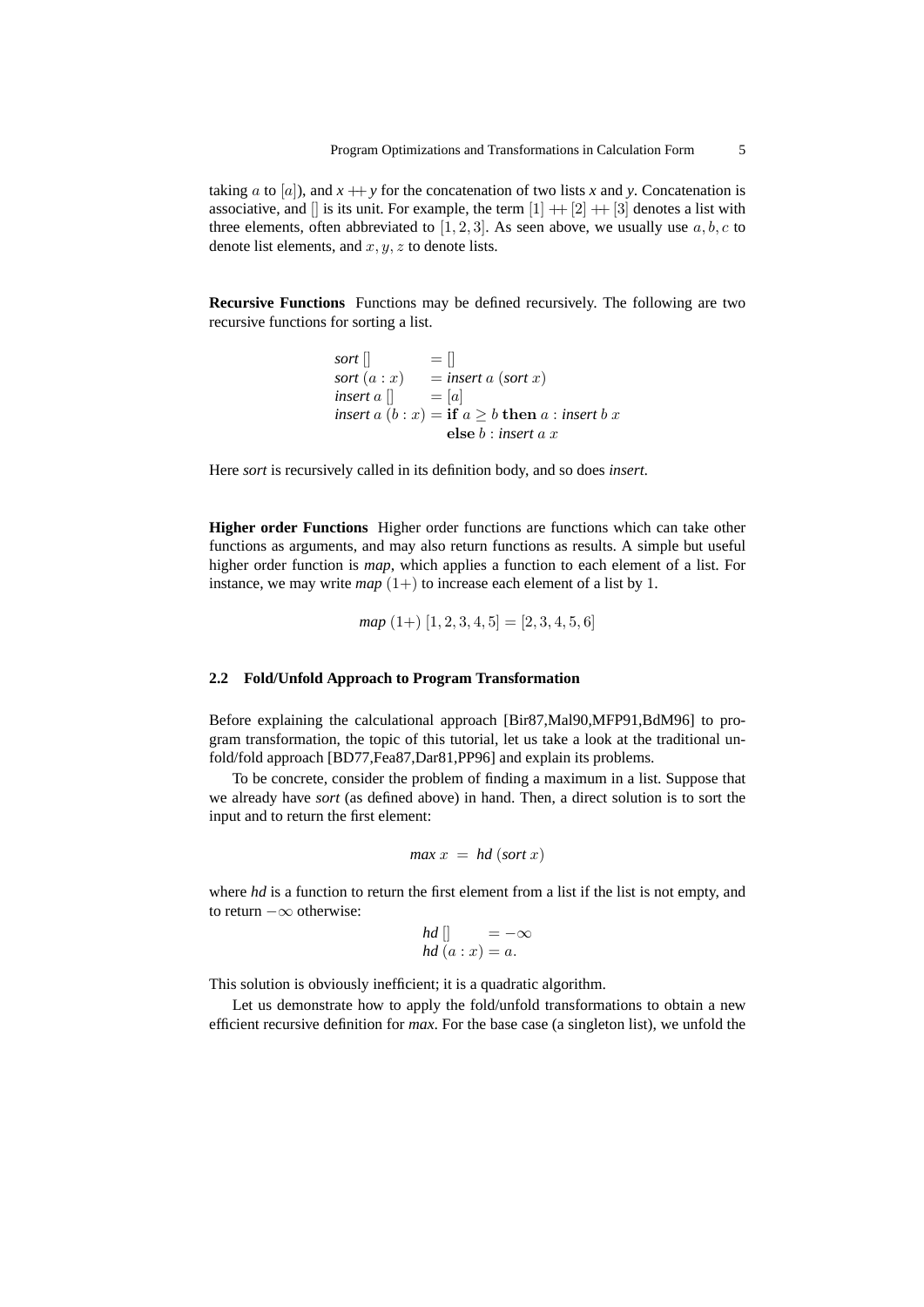definition step by step.

*max* []  $=$  { unfold *max* } *hd* (*sort*  $\vert \vert$ )  $=$  { unfold *sort* }  $hd \parallel$  $=$  { unfold *hd* }  $-\infty$ 

And we get  $max [a] = a$ . Then for the recursive case, we do unfolding similarly.

*max*  $(a : x)$  $=$  { unfold *max* } *hd* (*sort*  $(a : x)$ )  $=$  { unfold *sort* } *hd* (*insert* a (sort x))

We get stuck here; we cannot perform folding to get a recursive definition unless more information is exposed. To expose more information, we unfold *insert*, by assuming  $b: x' = sort x$ , that is

$$
b = hd (sort x)
$$
  

$$
x' = tail (sort x)
$$

and continue our transformation.

*hd* (*insert a* (*b* : *x'*)) = { unfold *insert* } *hd* (if  $a \geq b$  then  $a :$  *insert*  $b x'$  else  $b :$  *insert*  $a x'$ )  $= \{ law: f (if b then e_1 else e_2) = if b then f e_1 else f e_2 \}$ if  $a \geq b$  then *hd*  $(a : insert b x')$  else *hd*  $(b : insert a x')$  $=$  { unfold *hd* } if  $a \geq b$  then a else b  $= \{$  unfold  $b \}$ if  $a \geq hd$  (*sort* x) then a else *hd* (*sort* x)  $=$  { **fold** *max* } if  $a \geq max x$  then a else *max* x

The last folding step is the key to the success of the derivation of the following efficient program.

> *max*  $\vert$  =  $-\infty$ *max*  $(a : x) =$  if  $a \ge max x$  then a else *max* x

The fold/unfold approach to program transformation is general and powerful, but it suffers from several problems which often prevent it from being used in practice.

- **–** It is difficult to decide when unfolding steps should stop while guaranteeing exposition of enough information for later folding steps.
- **–** It is expensive to implement, because it requires keeping records of all possible folding patterns and have them checked upon any new subexpressions produced during transformation.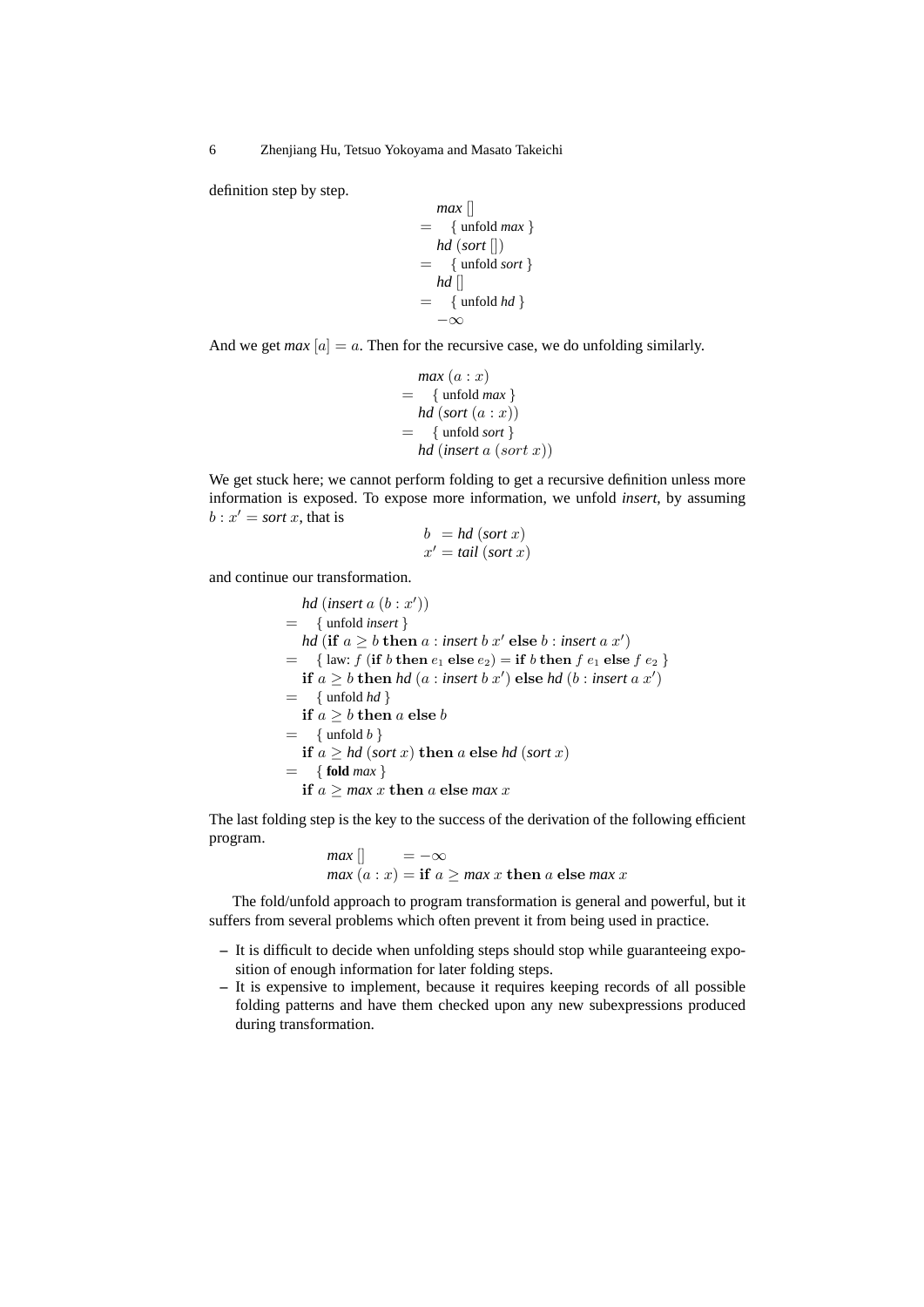**–** Each transformation step is very small, but an effective way is lacking to group and/or structure them into bigger steps.

#### **2.3 Program Transformations in Calculational Form**

A distinguished feature of the calculational approach to program transformation is *no use of folding during transformation*, which solves the first two problems the fold/unfold approach has, and the challenge is how to formalize necessary folding steps by means of calculation laws (rules). Transformations that are based on a set of calculation laws but exclude the use of folding steps will be called *transformation in calculation form* in this paper. The calculational approach to program transformation advocates more *structured* programming, where the inner structure of a loop (recursion) is taken into account.

#### **Procedure to Formalize Transformations in Calculational Form**

The procedure to formalize a program transformation in calculational form consists of the following three major steps.

- 1. Define a specific form of programs that are best suitable for the transformation and can be used to describe a class of interesting computations.
- 2. Develop calculational rules (laws) for implementing the transformation on programs in the specific form.
- 3. Show how to turn more general programs into those in the specific form and how to apply the newly developed calculational rules systematically.

The first step plays a very important role in this formalization. The specific form defined in the first step should meet two requirements. First, it should be powerful enough to describe computations of our interest. Second, it should be manipulable and suitable for later development of calculational laws. In fact, the *Constructive Algorithmics* theory [Bir87,Mal90,MFP91,Fok92] provides us a nice theoretical framework to define such specific forms and to develop calculational rules.

In Constructive Algorithmics, the calculations are based on calculation rules that are built upon the algebra of programs, a collection of identities. These identities can be provided by exploiting the algebraic structure of the algebraic data concerned, such as lists or trees. In particular, there is a close correspondence between data structures (terms in an algebra) and control structures (homomorphisms mapping from that algebra to another). This correspondence is well captured by categorical functors, which are very theoretical and fall outside the scope of this tutorial.

#### **Homomorphisms: General Structured Recursive Functions**

Recall the structured programming methodology for imperative language, where the use of arbitrary goto's is abandoned in favor of structured control flow primitives such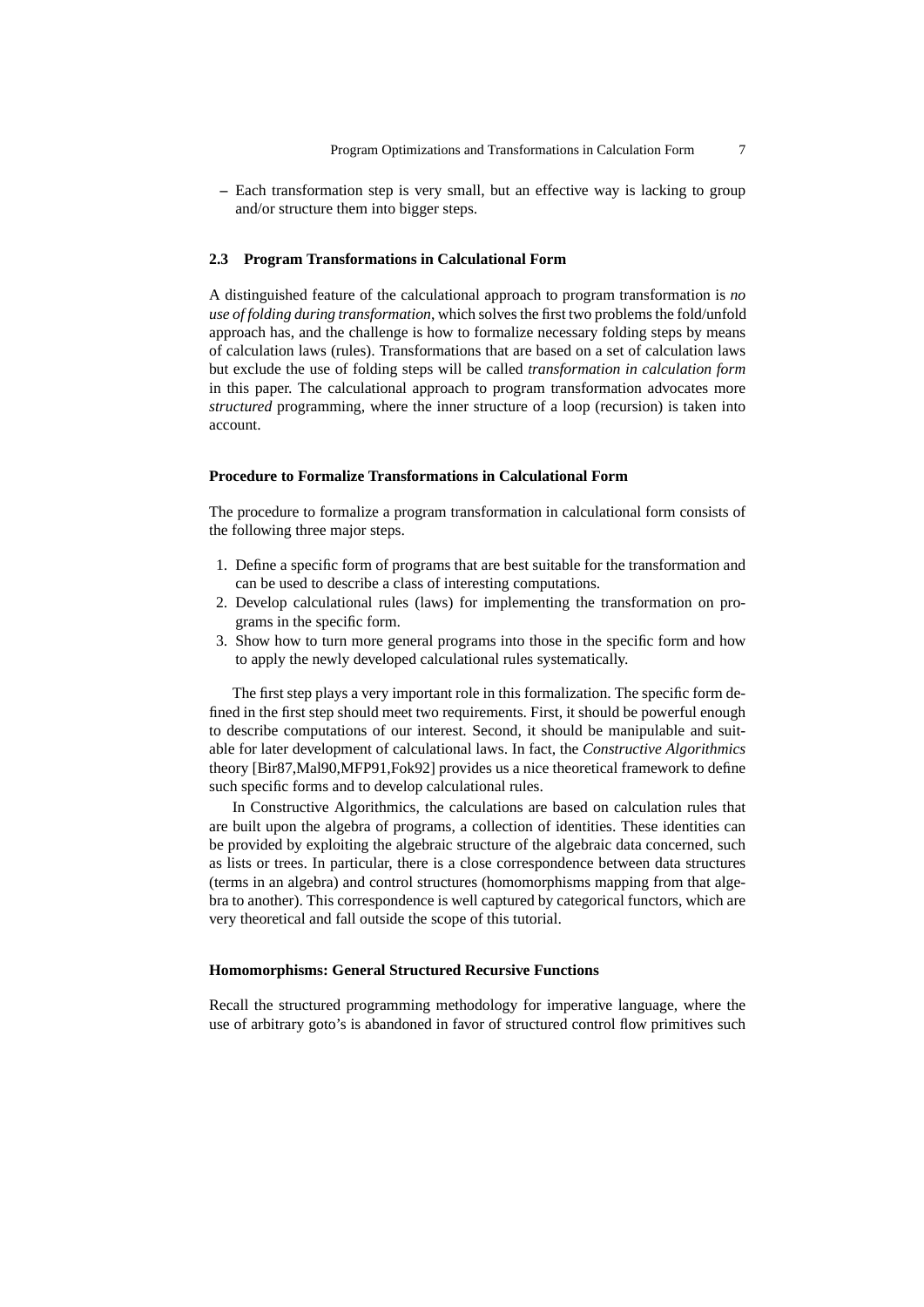as conditionals and while-loop so that program transformation becomes easier and elegant. For high level algorithmic programming like functional programming, recursive definitions provide a powerful control mechanism for specifying programs. Consider the following recursive definition on lists:

$$
f(a:x) = \cdots f x \cdots f(gx) \cdots f(fx) \cdots
$$

There is usually no specific restriction on the right hand side; it can be any expression where recursive calls to  $f$  may be of any form and appear anywhere. This somehow resembles the arbitrary use of goto's in imperative programs, which makes recursive definitions hard to manipulate. In contrast, the calculational approach imposes suitable restrictions on the right hand side resulting in a suitable calculation form. Homomorphisms are one of the most general and important calculational forms.

Homomorphisms are functions that manipulate algebraic data structures such as lists and trees. They are derivable from the concerned structure of the algebraic data. Recall the list data structure  $[\alpha]$ . It can be considered as the algebra of

$$
([\alpha], [] :: [\alpha], (:): a \rightarrow [\alpha] \rightarrow [\alpha])
$$

in which the carrier [ $\alpha$ ] denotes all lists whose elements are of type  $\alpha$ , and two operations, namely  $[$  with type  $[\alpha]$  and  $($ :  $)$  with type  $a \rightarrow [\alpha] \rightarrow [\alpha]$ , are the data constructors for building up lists. An important recursive form known as list homomorphism  $hom_l$ , capturing a basic recursive form of recursive functions over lists, maps from this algebra to another similar one, say  $(R, e: R, (\oplus): a \to R \to R)$ , and is defined by

$$
\begin{array}{ll}\nhom_l & :: [\alpha] \to R \\
hom_l \; [] & = e \\
hom_l \; (a:x) = a \oplus \hom_l x.\n\end{array}
$$

In essence, *hom*<sub>l</sub> is a *relabeling*: it replaces every occurrence of  $\parallel$  with *e* and every occurrence of : with  $\oplus$  in the cons list. Since such a list homomorphism is uniquely determined by  $e$  and  $\oplus$ , we usually describe it by

$$
hom_l = (e, \oplus)_{l}
$$

and when it is clear from the context, we may omit the subscript l.

List homomorphisms are important in defining functions to manipulate lists. The following lists several useful functions: *sum* sums up all elements of a list, *prod* multiples all elements of a list, *maxlist* returns the maximum element of a list, *reverse* reverses a list, *inits* computes all initial prefix lists of a list, and *map* f applies function f to every element of a list.

```
sum = (0, +)prod = (1, \times)maxlist = (-\infty, \uparrow) where a \uparrow r = if a \geq r then a else r
reverse = (||, \oplus) where a \oplus r = r + |a|inits = ([[\,], \oplus) where a \oplus r = [] : map (a :) rmap f = (\parallel, \oplus) where a \oplus r = f a : r
```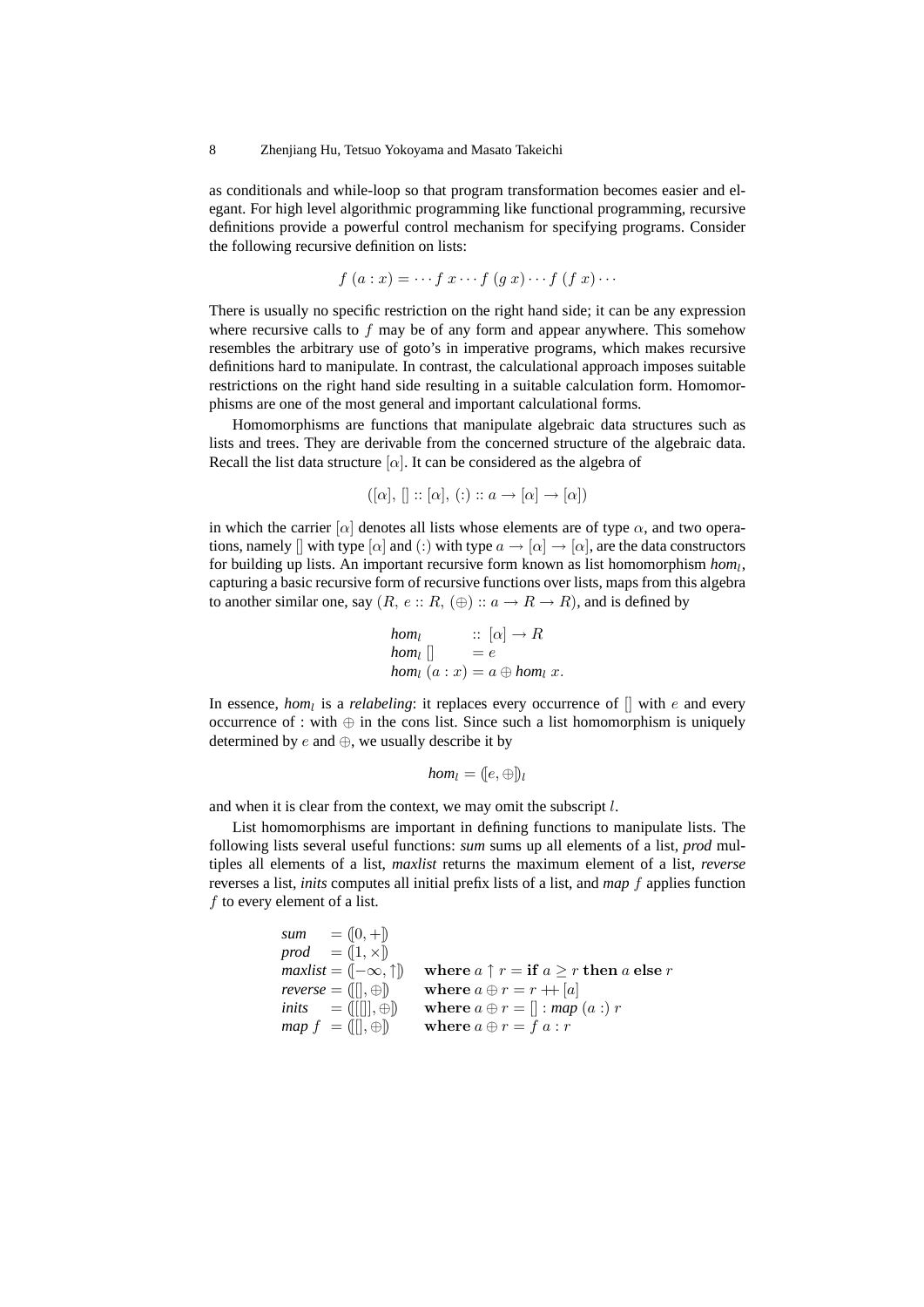For a complicated computation on lists, it may be difficult to define it by a single homomorphism, but it should be easy to define it by composition of simpler homomorphisms. For example, the following gives a clear program for computing the maximum sum of all initial segments of a list:

$$
mis = maxlist \circ (map sum) \circ inits
$$

which is defined by composition of several list homomorphisms.

Similar studies can be addressed on trees or other algebraic data structures. In this tutorial, we shall focus ourselves on lists.

#### **Promotion Rule**

Homomorphisms enjoy many calculation properties. Among them, the following promotion rule is of great importance, saying that a composition of a function with a homomorphism can be merged into a single homomorphism under a certain condition.

$$
\text{promotion:} \quad \frac{f\left(a \oplus x\right) = a \otimes f\, x}{f \circ \left[e, \oplus\right] = \left(\left[f\, e, \otimes\right]\right)}
$$

If functions are defined only by homomorphisms rather than by arbitrary recursive definitions, we can use the promotion rule to manipulate them. Recall the example of computing the maximum from a list early this section:

$$
max = hd \circ sort
$$

Inefficiency of this program lies in that *sort* x computes a result that contains too much useless information for the later computation by *hd*. The standard way is to fuse the two functions *hd* and *sort* into a single one which does not include unnecessary computation. Fusion based on the fold/unfold transformations has been explained before. Let us see how to calculate an efficient *max* with the promotion calculation rule. Notice that *sort* = ( $[$ [[], *insert*]). The promotion rule tells us that if we can derive  $\otimes$  such that

$$
\forall a, x. \text{ hd (insert a } x) = a \otimes hd x
$$

then we can transform *hd*◦*sort* to ([−∞, ⊗]). This ⊗ may be obtained via a higher order matching algorithm [dMS01]. Here, we show another concise calculation.

$$
a \otimes b = \{ \text{let } x \text{ be any list} \}
$$
  
\n
$$
a \otimes hd(b : x)
$$
  
\n
$$
= \{ \text{the condition in the promotion rule} \}
$$
  
\n
$$
hd (insert a (b : x))
$$
  
\n
$$
= \{ \text{definition of insert} \}
$$
  
\n
$$
hd (\text{if } a \geq b \text{ then } a : insert b x \text{ else } b : insert a x)
$$
  
\n
$$
= \{ \text{if property} \}
$$
  
\n
$$
\text{if } a \geq b \text{ then } hd(a : insert b x) \text{ else } hd(b : insert a x)
$$
  
\n
$$
= \{ \text{definition of } hd \}
$$
  
\n
$$
\text{if } a \geq b \text{ then } a \text{ else } b
$$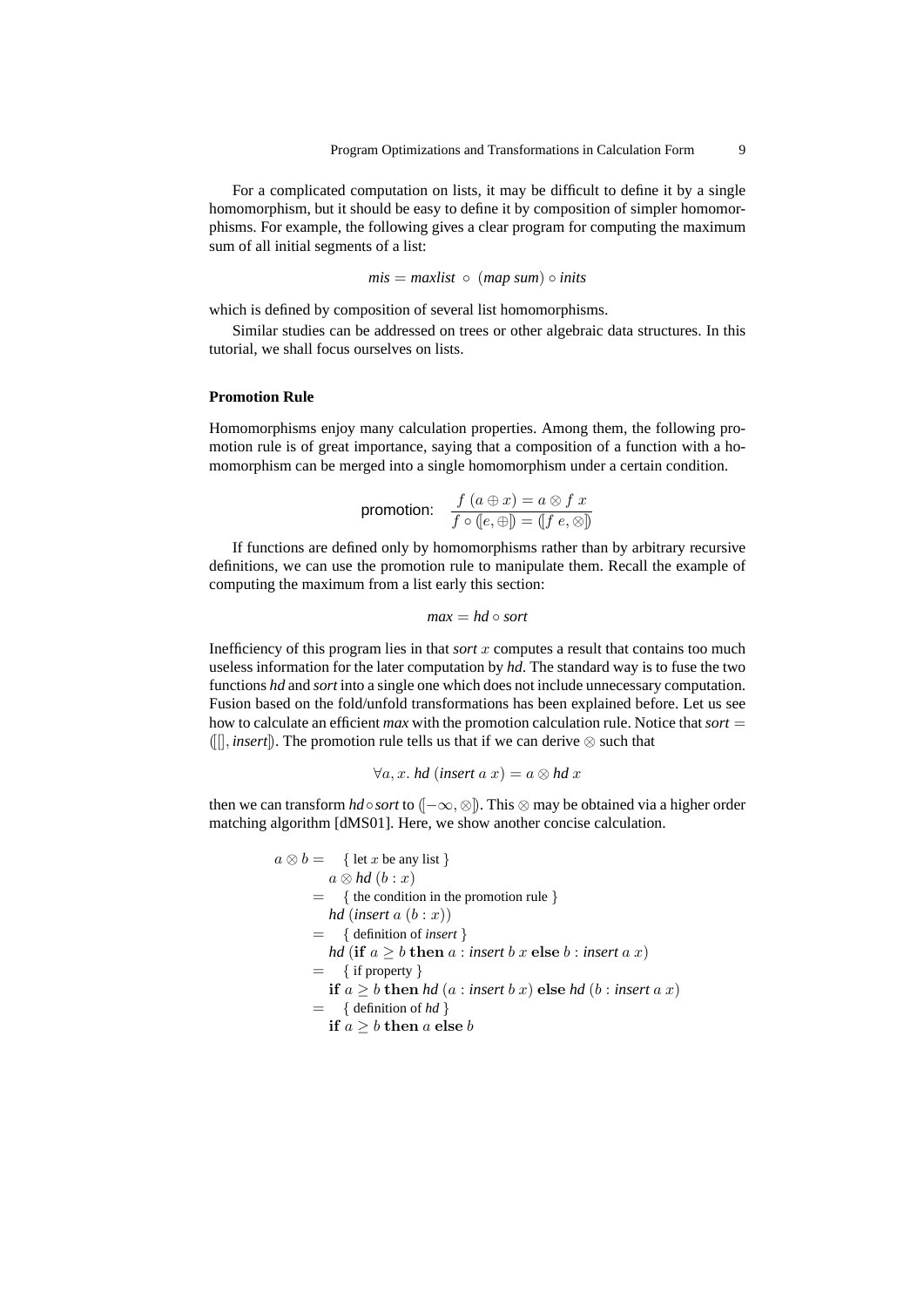In summary, we have derived the following definition for *max*.

 $max = (-\infty, \otimes)$ where  $a \otimes b = \textbf{if} \ a \geq b \ \textbf{then} \ a \ \textbf{else} \ b$ 

And it is equivalent to

$$
\max \left[ \right] = -\infty
$$
  

$$
\max (a : x) = \textbf{if } a \ge \max x \textbf{ then } a \textbf{ else } \max x
$$

which is the same as the result obtained by the fold/unfold program transformation before. It is worth noting that the transformation here does not need any folding step, rather we focus on deriving a new operator from the condition of the promotion rule.

# **3 Loop Fusion in Calculation Form**

In this section, we demonstrate how to formalize *loop fusion* in calculation-Al form. Loop fusion, a well-known optimization technique in compiler construction [ASU86], is to fuse some adjacent loops into one loop to reduce loop overhead and improve run-time performance. In the introduction, we have seen an inefficient program for *sumBiggers* which consists of three loops, and an equivalent efficient one which uses only a single loop.

In our framework, loop is specified by recursive definitions. There are basically three cases for two adjacent loops: (1) one loop is put after another and the result computed by the first is used by the second; (2) one loop is put after another and the result computed by the first is not used by the second; and (3) one loop is used inside another. The second case is much simpler. We have seen the first and the third cases in the definition of *sumBiggers* in the introduction. Recall the following definition of *sumBiggers*:

```
sumBigers = sum \circ biggersbiggers \vert = \vertbiggers \ddot{a} : x) = if a \geq sum x then a : biggers x else biggers x
sum \midsum(a : x) = a + sum x
```
The use of one loop after another is specified by a composition of two recursive functions (*sum* ◦ *biggers*), and a nested loop is specified by other function calls applying to the same input data in the definition body (*sum x* appears in the definition body of *biggers*).

We shall illustrate how to formalize the loop fusion in calculational form by the three steps in Section 2.3.

#### **3.1 Structured Recursive Form for Loop Fusion**

Now we are facing the problem of choosing a proper structured form for recursive functions. There are two basic requirements for this form. First, it should be powerful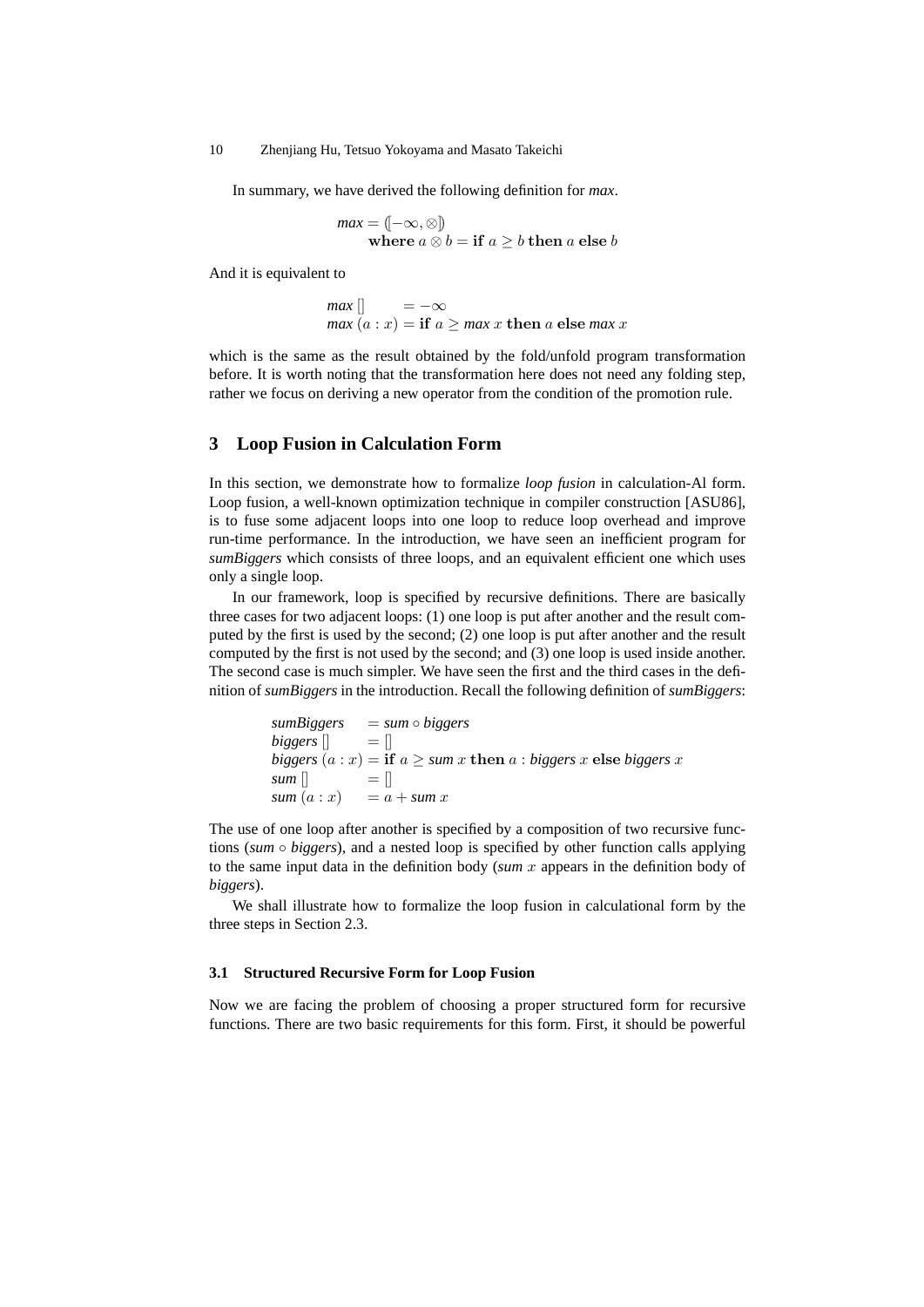enough to describe computation that manipulates list. Second, it should be suitable for loop fusion, where the three cases of loop combination can be coped with. We would like to show that list mutumorphism is a suitable form for this purpose.

**Definition 1** ((List) Mutumorphism). A function  $f_1$  is said to be a list mutumorphism with respect to other functions  $f_2, \ldots, f_n$  if each  $f_i$   $(i = 1, 2, \ldots, n)$  is defined in the following form:

$$
f_i
$$
 [] =  $e_i$   
 $f_i$  ( $a : x$ ) =  $a \bigoplus_i (f_1 x, f_2 x, ..., f_n x)$ 

where  $e_i$   $(i = 1, 2, \ldots, n)$  are given constants and  $\bigoplus_i$   $(i = 1, 2, \ldots, n)$  are given binary functions. We represent  $f_1$  as follows.

$$
f_1 = [[(e_1, \ldots, e_n), (\oplus_1, \ldots, \oplus_n)]].
$$

List mutumorphisms have strong expressive power, covering all primitive recursive functions on lists. It should be noted that list homomorphisms are a special case of list mutumorphisms:

$$
(\hspace{-1pt}[ e,\oplus \hspace{-1pt}] \hspace{-1pt}) = [\hspace{-1pt}[ (e),(\oplus \hspace{-1pt}) ]\hspace{-1pt}]
$$

Recall the *sumBiggers*. We may redefine *sum* and *biggers* in terms of mutumorphisms (or homomorphism) as below.

sumBigs = 
$$
(0, +)
$$
  $\circ$   $[(|, 0), (\oplus_1, \oplus_2)]$  where  $a \oplus_1 (r, s) =$  if  $a \geq s$  then  $a : r$  else  $r$   $a \oplus_2 (r, s) = a + s$ 

#### **3.2 Calculational Rules for Loop Fusion**

After formalizing loops by mutumorphisms, we turn to develop calculation rules (laws) for fusing such loops. We will consider the three cases for loop combination.

First, we consider merging nested loops. Mutumorphism itself is actually a nested loop, as seen in the definition of *biggers*. We may flatten this kind of nested loops by the following flattening calculation rule [HITT97].

#### **Lemma 1 (Flattening).**

$$
[(e_1, e_2, \dots, e_n), (\oplus_1, \oplus_2, \dots, \oplus_n)] = \text{fst} \circ ([e_1, e_2, \dots, e_n), \oplus])
$$
  
where  $a \oplus r = (a \oplus_1 r, a \oplus_2 r, \dots, a \oplus_n r)$ 

Here, *fst* is a projection function returning the first element of a tuple.  $\Box$ 

The flattening calculation rule, as its name suggests, flattens a nested loop represented by a mutumorphism to a homomorphism. Consider, as an example, to apply the flattening rule to *biggers* to flatten the nested loop.

> *biggers* = { mutumorphism for *biggers* }  $[[([],0),(\oplus_1,\oplus_2)]$ = { flattening rule } *fst*  $\circ$  ([([, 0),  $\oplus$ ]) where  $a \oplus (r, s) =$  (if  $a \geq s$  then  $a : r$  else  $r, a + s$ )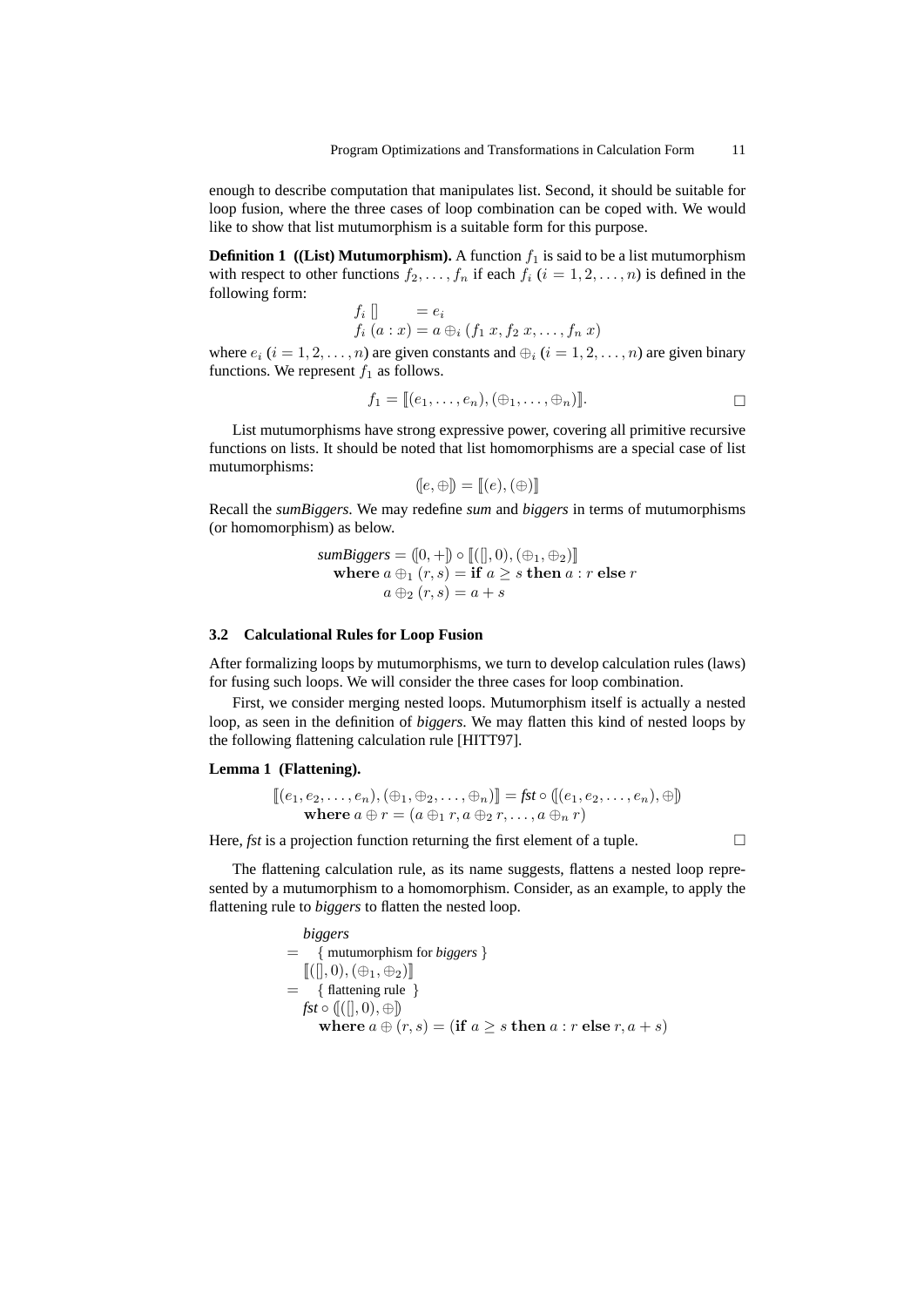Inlining the homomorphism in the derived program gives the following readable recursive program, which consists of a single loop.

biggers 
$$
x =
$$
 let  $(r, s) = hom x$  in  $r$   
where  $hom[] = ([], 0)$   
 $hom (a : x) =$  let  $(r, s) = hom x$   
in (if  $a \geq s$  then  $a : r$  else  $r, a + s$ )

Second, we consider to merge two independent loops. Since mutumorphism can be transformed into homomorphism, it is suffice to consider merging of two independent homomorphisms that manipulate the same lists. This can be done by the following tupling calculation rule [HITT97].

#### **Lemma 2 (Tupling).**

$$
((e_1, \oplus_1) x, (e_2, \oplus_2) x) = ((e_1, e_2), \oplus) x
$$
  
where  $a \oplus (r_1, r_2) = (a \oplus_1 r_1, a \oplus_2 r_2)$ 

For example, the following program to compute the average of a list:

$$
average x = sum x/length x
$$

which has two loops can be merged into a single loop by applying the tupling rule.

$$
average x = \text{let } (s, l) = \text{tup } x \text{ in } s/l
$$
  
where  $\text{tup} = ([0, 0), \lambda a (s, l). (a + s, 1 + l)])$ 

Here, to save space we choose to use lambda expression to define the new binary operator, which accepts a and  $(s, l)$ , and returns  $(a + s, 1 + l)$ .

Finally, we consider fusion of two loops where the result of one loop is used by the other. When the loops are formalized as homomorphisms, we can use the promotion rule in Section 2.3 for this fusion, as seen in the example of fusing *hd* ◦ *sort*. The promotion rule fuses function  $f$  to a homomorphism from left:

$$
f\circ ( \hspace{-1pt} [e,\oplus ] \hspace{-1pt} ]
$$

and the following calculation rule [GLJ93,TM95] shows how to fuse a function to a homomorphism from right.

#### **Lemma 3 (Shortcut Fusion).**

$$
(\![e,\oplus]\!)
$$
 *build*  $g = g$   $(e,\oplus)$ 

Here, the function *build* is a list production function defined by<sup>1</sup>

*build* 
$$
g = g([\,], (.)
$$
).

<sup>&</sup>lt;sup>1</sup> Strictly speaking, it requires parametricity on the type of  $g$ .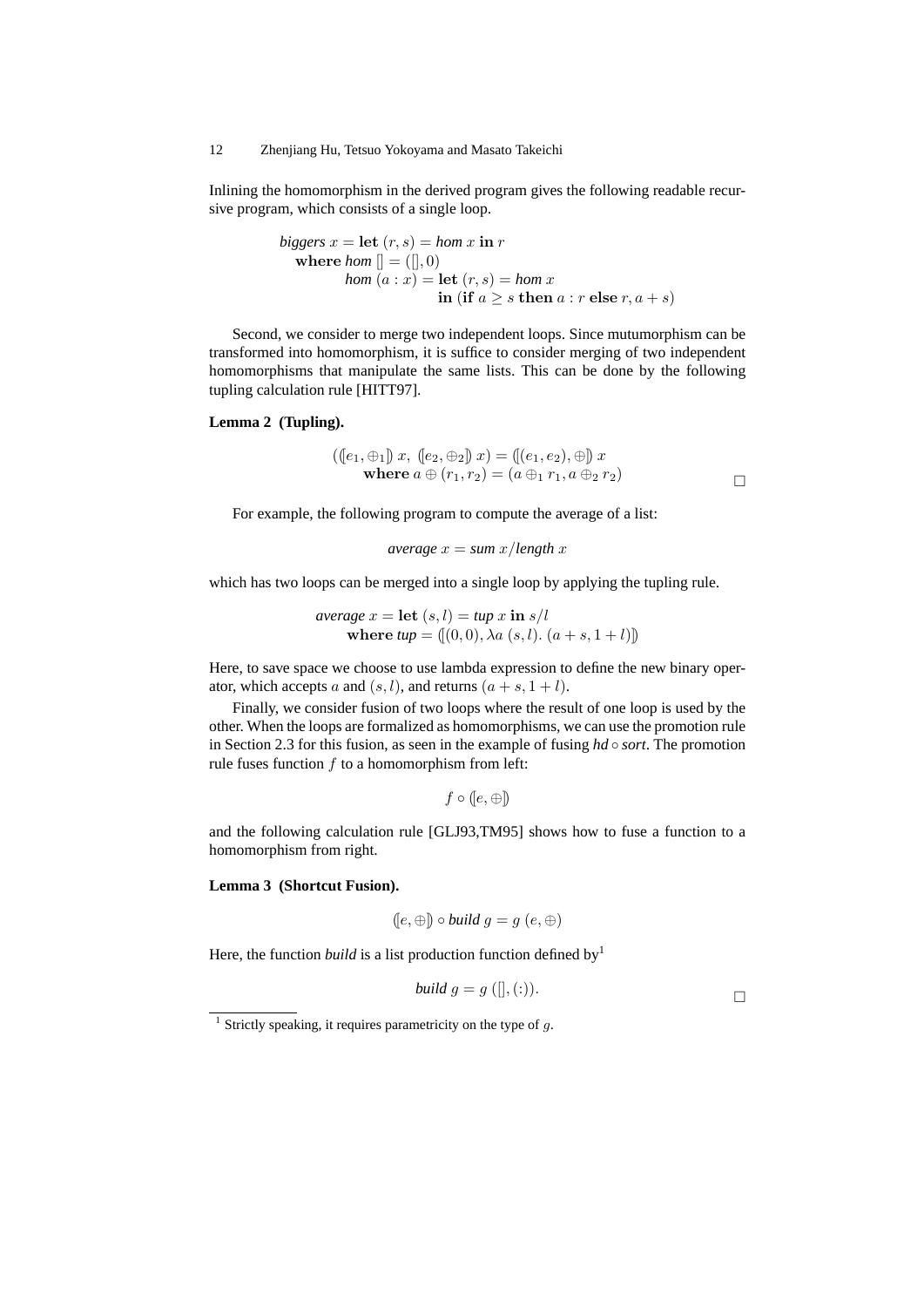The shortcut fusion rule indicates that if one can express a function in *build*, then it can be cheaply fused into a homomorphism from its right. Compared with the promotion rule, the shortcut fusion rule is much simpler and cheap to implement, because it is just a simple expression substitution. On the other hand, it needs a preparation of deriving a build form from a homomorphism. The following warm-up rule is for this purpose.

### **Lemma 4 (Warm-up).**

$$
([e, \oplus]) = build (\lambda(d, \otimes). ([d, \otimes]) \circ ([e, \oplus])) \qquad \qquad \square
$$

Note that the warm-up rule may introduce an additional loop, but this loop is usually easier to be fused with others. Recall that we have obtained the following definition for *biggers*.

*biggers* = *fst* 
$$
\circ
$$
 ([([, 0),  $\oplus$ ])  
where  $a \oplus (r, s) = (\textbf{if } a \geq s \textbf{ then } a : r \textbf{ else } r, a + s)$ 

We can obtain the following build form:

biggers = build 
$$
(\lambda(d, \otimes))
$$
. *fst*  $\circ$   $((d, 0), \oplus'))$   
where  $a \oplus' (r, s) = (\textbf{if } a \geq s \textbf{ then } a \otimes r \textbf{ else } r, a + s)$ 

Now applying the shortcut fusion rule to

$$
sumBigsers = ([0, +]) \circ bigger
$$

soon yields the following single-loop program for *sumBiggers*:

sumBiges = 
$$
fst \circ [[0,0), \otimes]
$$
  
where  $a \otimes (r, s) = (\textbf{if } a \geq s \textbf{ then } a + r \textbf{ else } r, a + s)$ 

which is actually the same as that in the introduction.

Before finishing our development of calculation rules for loop fusion, we give another calculation rule for fusing a function with a mutumorphism. This may not be necessary as mutumorphism can be transformed into homomorphism, but it may provide us with more flexibility in rule application.

#### **Lemma 5 (Mutumorphism Promotion).**

$$
f_i(a \oplus_i (x_1, \ldots, x_n)) = a \otimes_i (f_1 x_1, \ldots, f_n x_n) \quad (i = 1, \ldots, n)
$$
  

$$
f_1 \circ [[e_1, \ldots, e_n), (\oplus_1, \ldots, \oplus_n)] = [[f_1 e_1, \ldots, f_n e_n), (\otimes_1, \ldots, \otimes_n)]
$$

#### **3.3 A Calculational Algorithm for Loop Fusion**

This is the last step, where we should make it clear how to turn a program into our specific form and how to apply the newly developed calculational laws in a systematic way for loop fusion, as seen in [OHIT97,HITT97,HTC98]. Below we summarize our calculational algorithm for loop fusion.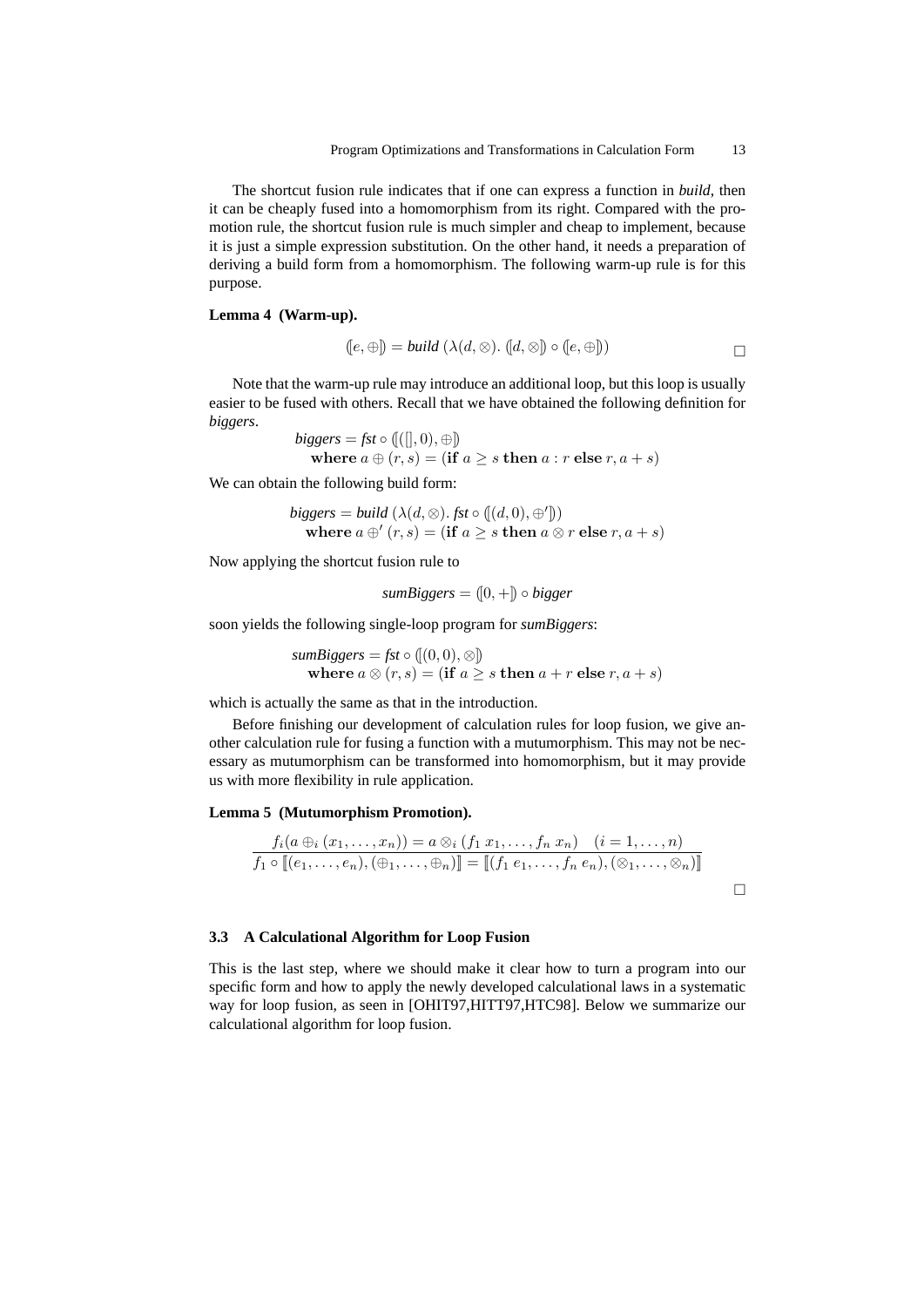- 14 Zhenjiang Hu, Tetsuo Yokoyama and Masato Takeichi
- 1. Represent as many recursive functions on lists by mutumorphisms as possible.
- 2. Apply the flattening rule to transform all mutumorphism to homomorphisms.
- 3. Apply the promotion rule and shortcut fusion rule as much as possible.
- 4. Apply the tupling rule to merge independent homomorphisms.
- 5. Inline homomorphism/mutumorphism to output transformed program in a friendly manner.

We have indeed followed this algorithm in fusing the three loops in *sumBiggers*. One remark should be made on the first step above. It would be unnecessary if programs are restricted to be strictly written in terms of mutumorphisms, but there are two reasons to have it. First, it makes our system extensible; we may extend our system by showing that a wider class of functions can be transformed to mutumorphisms by some preprocessing. For example, the following recursive function

```
foo \parallel = 0
foo[a] = a
foo (a : b : x) = a + foo (b : x) + foo x
```
may not be target for loop fusion at the start. When we find a way to make such kinds of *foo* in terms of a mutumorphism, we can empower our system by adding it as a preprocessing. In fact, it is shown in [HITT97] that *foo* belongs to the class of tuplable functions and can be automatically transformed to that in terms of homomorphisms. Second, we may want to apply our loop fusion to legacy programs. As a matter of fact, it is possible to obtain mutumorphism automatically from many recursive functions on lists.

# **4 Parallelization in Calculation Form**

Our second example is about Parallelization [BENP93,HTC98], a transformation for automatically generating parallel code from high level sequential description. Parallelization is of key importance to the wide spread use of high performance machine architectures, but it is a big challenge to clarify what kind of sequential programs can be parallelized and how they can be systematically parallelized.

Program calculation suggests a new way to face this challenge. As we know from the theory of Constructive Algorithmics that the control structure of the program should be determined by the data structure the program is to manipulate. For list, there are two views of it. One view is known as cons lists which are "sequential": a list is constructed by an empty list, or by an element with a list.

$$
ConsList a = [] | a : ConsList a
$$

Another view is known as join lists which are "parallel": a list is an empty list, or a singleton list, or a list joining two shorter lists.

JoinList 
$$
a = [] | . | a | JoinList a + JoinList a
$$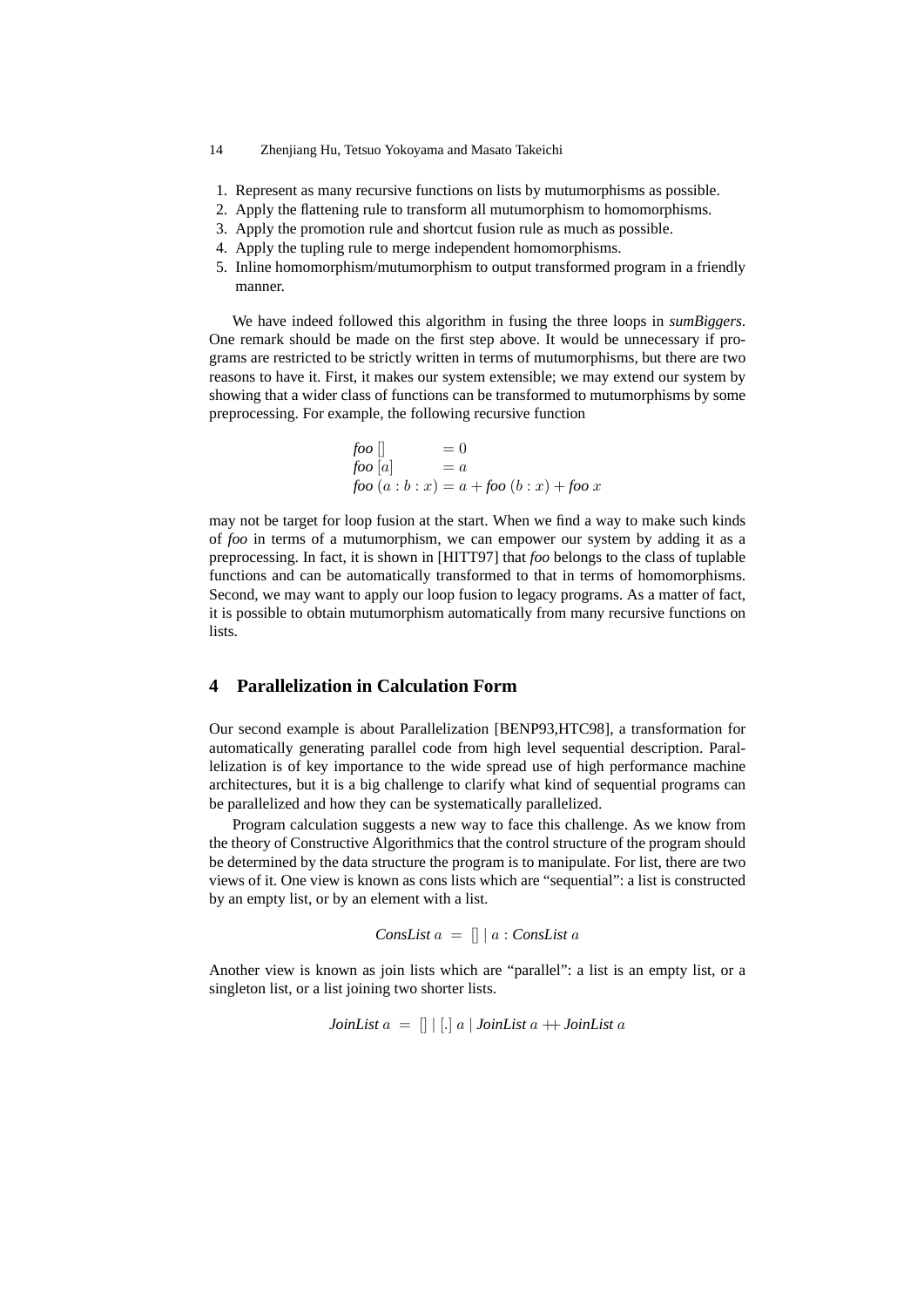So given a list  $[1, 2, 3, 4, 5, 6]$ , we may represent it in the following two ways:

$$
1: (2: (3: (4: (5: (6:[]))))([1] + [2] + [3]) + ([4] + [5] + [6])
$$

Programs defined on cons lists inherit sequentiality from cons lists, while programs defined on join lists gain parallelism from join lists. The following are two such versions for *sum*.

*sumS* (a : x) = a + *sumS* x *sumP* (x ++ y) = *sumP* x + *sumP* y

With the above in mind, we may consider parallelization of functions on lists as mapping a function on cons lists (e.g., *sumS*) to an equivalent one on join lists (e.g., *sumP*).

### **4.1 J-Homomorphism: A Parallel Form for List Functions**

As in loop fusion, we introduce a recursive form, J-homomorphsim<sup>2</sup>, to capture parallel computations on lists.

**Definition 2 (J-Homomorphism).** *J-homomorphisms* are those functions on finite lists that *promote* through list concatenation — that is, function h for which there exists an associative binary operator  $\oplus$  such that, for all finite lists *x* and *y*, we have

$$
h(x + y) = hx \oplus hy
$$

where  $+$  denotes list concatenation.  $\Box$ 

In fact, it has been attracting wide attention to make use of J-homomorphisms in parallel programming [Col93,Ski94,Gor95]. Intuitively, the definition of J-homomorphisms means that the value of  $h$  on the larger list depends in a particular way (using binary operation  $\oplus$ ) on the values of h applied to the two pieces of the list. The computations of h *x* and h *y* are independent each other and can thus be carried out in parallel. This simple equation can be viewed as expressing the well-known divide-and-conquer paradigm of parallel programming.

As a running example, consider the *maximum segment sum problem*, which finds the maximum of the sums of contiguous segments within a list of integers. For example,

$$
mss [3, -4, 2, -1, 6, -3] = 7
$$

where the result is contributed by the segment  $[2, -1, 6]$ . We may write the following sequential function *mss* to solve the problem, where *mis* is to compute the maximum initial-segment sum of a list.

$$
mss [] = 0
$$
  
\n
$$
mss (a : x) = a \uparrow (a + mis x) \uparrow mss x
$$
  
\n
$$
mis [] = 0
$$
  
\n
$$
mis (a : x) = a \uparrow (a + mis x)
$$

 $2$  It is usually called list homomorphism in many literatures [Col93,HIT97]. We call it Jhomomorphism here because we have used the word list homomorphism in loop fusion.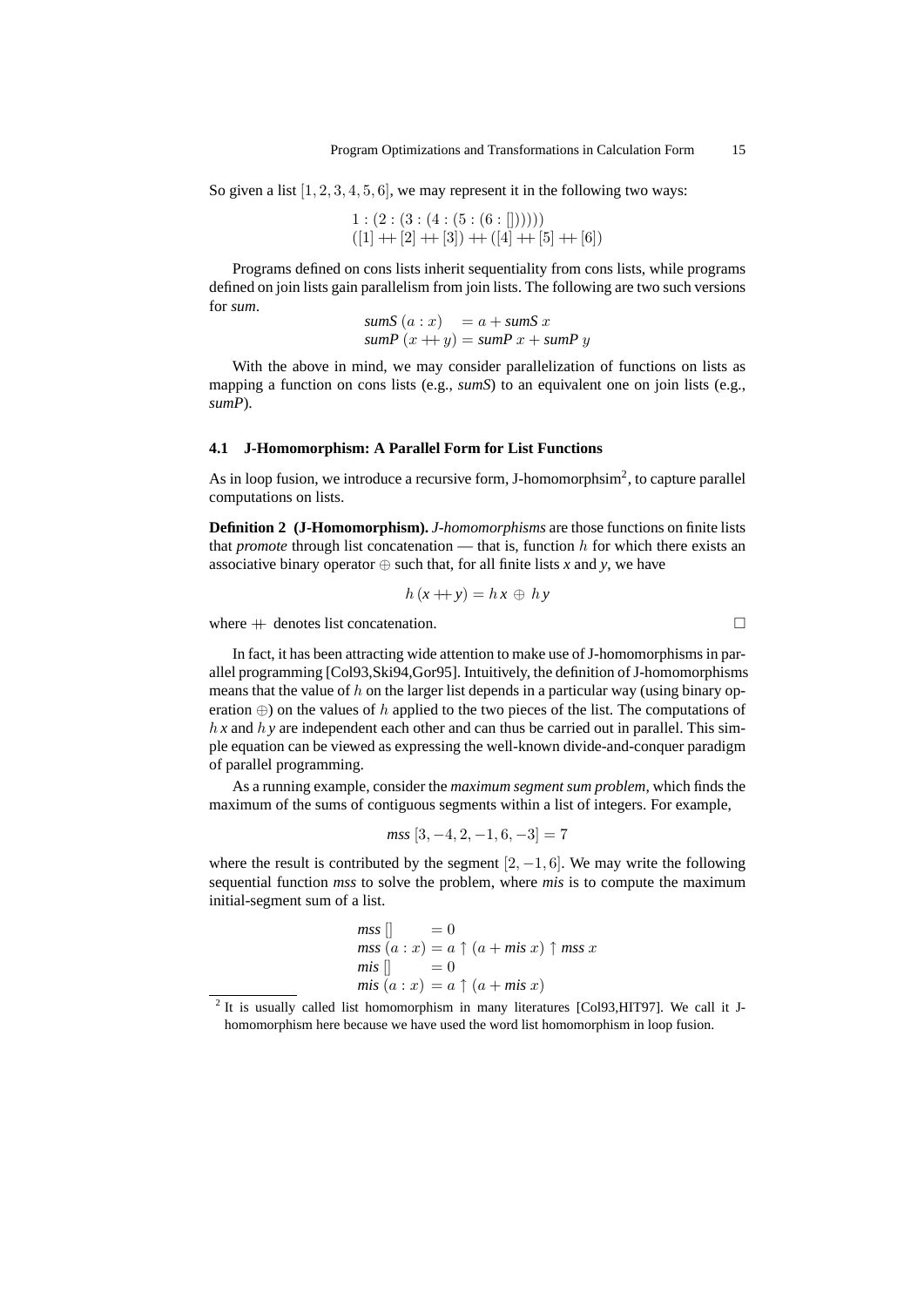How can we find an equivalent parallel program in J-homomorphism?

### **4.2 A Parallelizing Rule**

In Section 3, we have seen that list homomorphisms play a very important role in describing computations on lists. Our parallelization rule is to show how to map a list homomorphism to a J-homomorphism. As a preparation, we define the compositionclosed<sup>3</sup> property of a function.

**Definition 3** (**Composition-closed**). Let  $\overline{x_i^n}$  denote a sequence  $x_1 x_2 \cdots x_n$ . A function  $f\overline{x_i}^n$  r is said to be composition-closed if there exist n functions  $g_i$   $(i = 1, \dots, n)$ , so that

$$
f\ \overline{x_i}^n\ (f\ \overline{y_i}^n\ r) = f\ \overline{g_i}\ \overline{x_i}^{n}^n\ r
$$

For example, the function

$$
f x_1 x_2 r = x_1 \uparrow (x_2 + r)
$$

is composition-closed, as seen in the following calculation.

$$
f x_1 x_2 (f y_1 y_2 r)
$$
  
= { definition of f }  

$$
x_1 \uparrow (x_2 + (y_1 \uparrow (y_2 + r)))
$$
  
= { since  $a + (b \uparrow c) = (a + b) \uparrow (a + c)$  }  

$$
x_1 \uparrow ((x_2 + y_1) \uparrow (x_2 + (y_2 + r)))
$$
  
= { associativity of + and  $\uparrow$  }  

$$
(x_1 \uparrow (x_2 + y_1)) \uparrow ((x_2 + y_2) + r)
$$
  
= { define  $g_1 x_1 x_2 y_1 y_2 = (x_1 \uparrow (x_2 + y_1), g_2 x_1 x_2 y_1 y_2 = x_2 + y_2 )$   

$$
(g_1 x_1 x_2 y_1 y_2) \uparrow (g_2 x_1 x_2 y_1 y_2 + r)
$$

The following is our main calculation rule for parallelizing homomorphisms to Jhomomorphisms.

**Lemma 6 (Parallelization of Homomorphism to J-Homomorphism).** Given a homomorphism  $([e, \oplus])$ , if there exists a composition-closed function f with respect to  $g_1, g_2, \ldots, g_n$ , such that

$$
a \oplus r = f \; \overline{e}_{i1}^n \; r
$$

where  $e_i$  is an expression which may contain  $a$  but not  $r$ , then

$$
([e, \oplus]) x = \text{let } (a_1, a_2, \dots, a_n) = h \, x \, \text{in } f \, a_1 \, a_2 \, \cdots \, a_n \, e
$$

where  $h$  is a J-homomorphism defined by

$$
h [a] = (e_1, e_2, \dots, e_n)
$$
  
\n
$$
h(x + y) = h x \otimes h y
$$
  
\nwhere  $\overline{x_i}^n \otimes \overline{y_i}^n = \overline{g_i} \overline{x_1}^n \overline{y_i}^n$ 

<sup>&</sup>lt;sup>3</sup> This property is called context-preservation in [CTH98].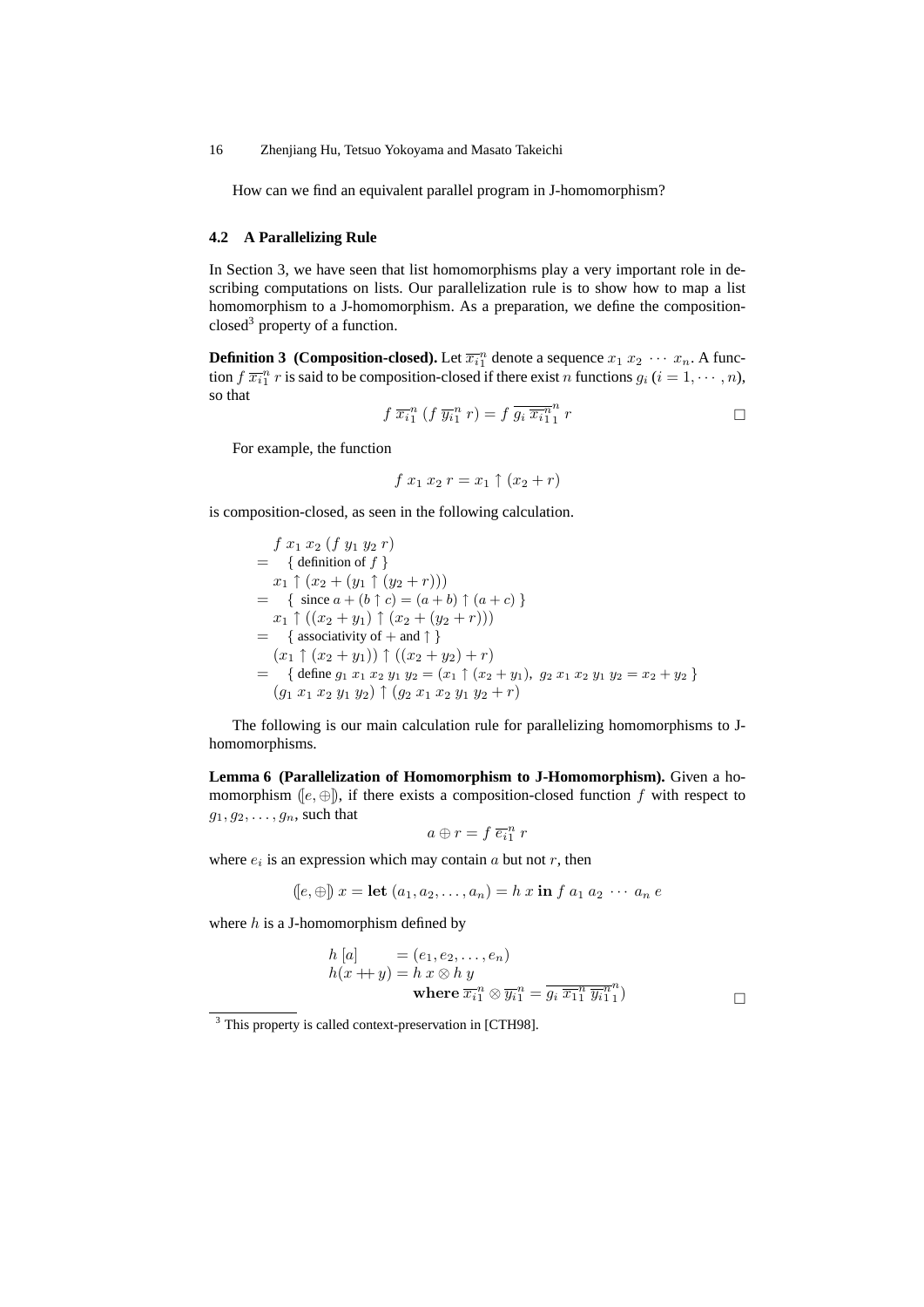To see how this parallelization rule works, consider to parallelize the function *mis*, which is actually a homomorphism:

$$
mis = (0, \oplus)
$$
 where  $a \oplus r = a \uparrow (a+r)$ 

The difficulty is to find a composition-closed function from  $\oplus$ . In fact, such function f is

$$
f x_1 x_2 r = x_1 \uparrow (x_2 + r)
$$

whose composition-closed property has been shown. Now we have

$$
a \oplus r = f a a r.
$$

Applying Lemma 6 to *mis* gives the following parallel program:

$$
mis x = \mathbf{let}(a_1, a_2) = h x \mathbf{in} \ a_1 \uparrow (a_2 + e)
$$

where

$$
h [a] = (a, a)
$$
  
\n
$$
h (x + y) = h x \otimes h y
$$
  
\nwhere  $(x_1, x_2) \otimes (y_1, y_2) = (x_1 \uparrow (x_2 + y_1), x_2 + y_2).$ 

#### **4.3 A Parallelization Algorithm**

After developing a general calculation rule for parallelizing general homomorphisms to J-homomorphisms, we propose the following algorithm to systematically apply it to parallelize sequential programs in practice. The input to the algorithm is a program defined in terms of mutumorphisms, and the output is a new program where parallelism is explicitly described by J-homomorphisms.

- 1. Apply the loop fusion calculation to the program to obtain a compact program defined in terms of homomorphisms.
- 2. Apply the parallelizing rule to map homomorphisms to J-homomorphisms.

The first step has been explained in details in Section 3. The second step is the core of the algorithm, where the key to applying the parallelizing rule is to find a suitable composition-closed function from the definition of the binary operator in a homomorphism. It has been shown in [XKH04] that a powerful normalization algorithm can be applied to derive such composition-closed functions. The details of the normalization algorithm is beyond the scope of this tutorial.

Return to the program of *mss*. First, we apply the loop fusion calculation to obtain

$$
mss = fst \circ mss\_mis
$$

where *mss mis* is the homomorphism defined below:

$$
mss\_mis = ([0, 0), \oplus])
$$
  
where  $a \oplus (s, i) = (a \uparrow (a + i) \uparrow s, a \uparrow (a + i)).$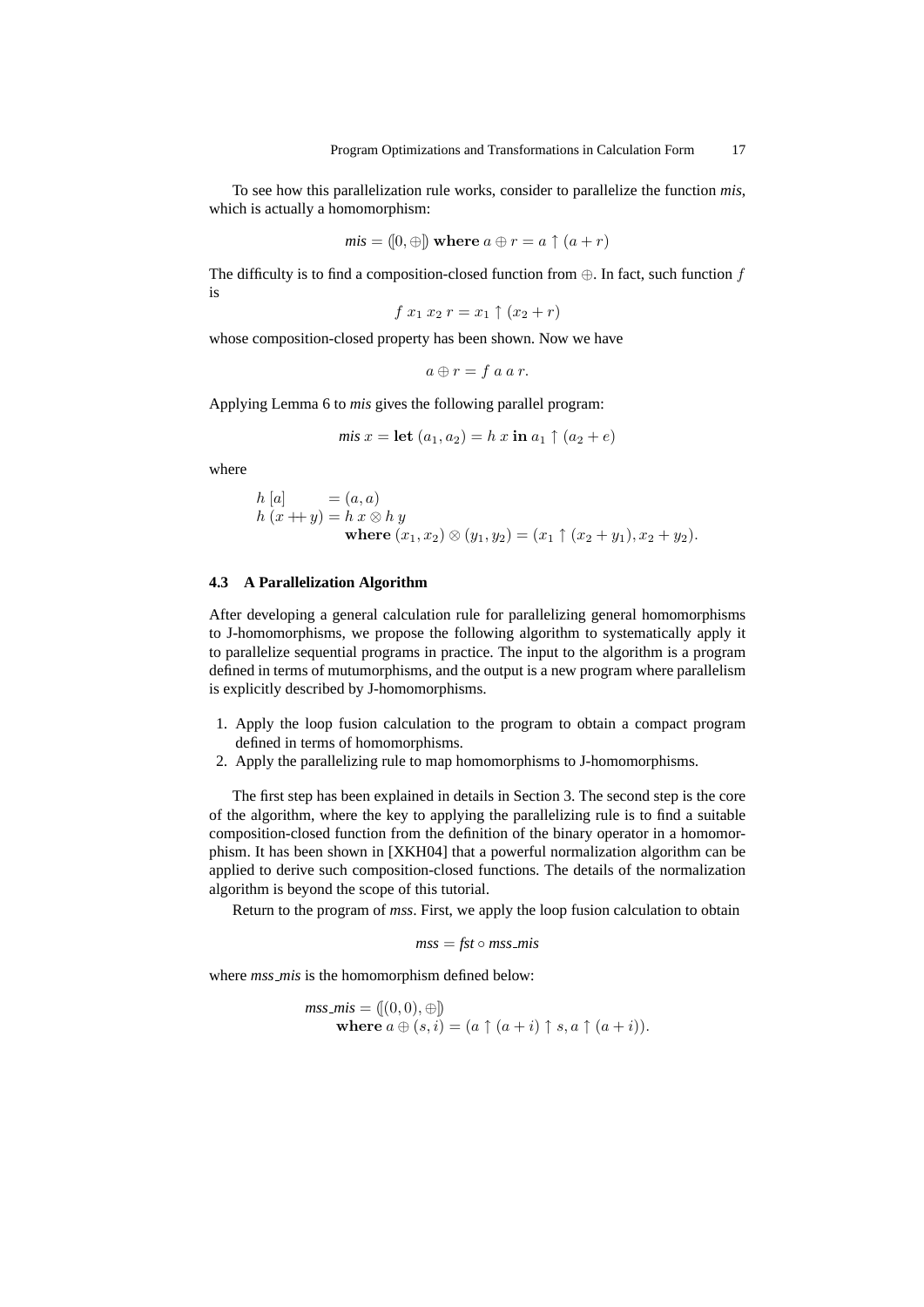Then, we apply the parallelizing rule to map *mss mis* to a J-homomorphism to make parallelism explicit. To this end, we define the following composition-closed function by the algorithm in [XKH04]:

$$
f x_1 x_2 x_3 x_4 x_5 (s, i) = (x_1 \uparrow (x_2 + i) \uparrow (x_3 + s), x_4 \uparrow (x_5 + i))
$$

with respect to  $q_1$ ,  $q_2$ ,  $q_3$ ,  $q_4$ ,  $q_5$  defined by

 $g_1 x_1 x_2 x_3 x_4 x_5 y_1 y_2 y_3 y_4 y_5 = x_1 \uparrow (x_2 + y_4) \uparrow (x_3 + y_1)$  $g_2$   $x_1$   $x_2$   $x_3$   $x_4$   $x_5$   $y_1$   $y_2$   $y_3$   $y_4$   $y_5 = (x_2 + y_5) \uparrow (x_3 + y_2)$  $g_3 x_1 x_2 x_3 x_4 x_5 y_1 y_2 y_3 y_4 y_5 = x_3 + y_3$  $g_4 x_1 x_2 x_3 x_4 x_5 y_1 y_2 y_3 y_4 y_5 = x_4 \uparrow (x_5 + y_4)$  $g_5 x_1 x_2 x_3 x_4 x_5 y_1 y_2 y_3 y_4 y_5 = x_5 + y_5$ 

And we have

$$
a \oplus (s, i) = f a a 0 a a (i, s).
$$

By applying the parallelizing rule we soon obtain the following efficient parallel program for *mss mis*:

*mss\_mis*  $x = \text{let}(a_1, a_2, a_3, a_4, a_5) = h \ x \text{ in } f \ a_1 \ a_2 \ a_3 \ a_4 \ a_5 \ (0, 0)$ 

where  $h$  is a J-homomorphism defined as follows.

$$
h [a] = (a, a, 0, a, a)
$$
  
\n
$$
h(x + y) = h x \otimes h y
$$
  
\nwhere  $(x_1, x_2.x_3.x_4.x_5) \otimes (y_1, y_2, y_3, y_4, y_5)$   
\n
$$
= (x_1 \uparrow (x_2 + y_4) \uparrow (x_3 + y_1),
$$
  
\n $(x_2 + y_5) \uparrow (x_3 + y_2),$   
\n $x_3 + y_3,$   
\n $x_4 \uparrow (x_5 + y_4),$   
\n $x_5 + y_5)$ 

As an exercise, the readers are suggested to consider parallelizing the homomorphism for *sumBiggers* in Section 3.

# **5 Yicho: An Environment for Implementing Transformations in Calculational Forms**

Program Calculation rules are short and concise, but their implementations are not as easy as one may expect. Many attempts [dMS01,YHT04] have been made to develop systems for supporting direct and efficient implementation of calculation rules. Yicho is such a system built upon Template Haskell [SP02] and designed for concise specification of program calculations [YHT03]. Its main feature lies in its *expressive deterministic higher-order patterns* [YHT04] together with an efficient deterministic higher-order matching algorithm. This leads to a straightforward description of calculation rules.

In this section, we briefly review the Yicho system, before illustrating with some examples how calculation rules and calcualtion algorithms can be efficiently implemented.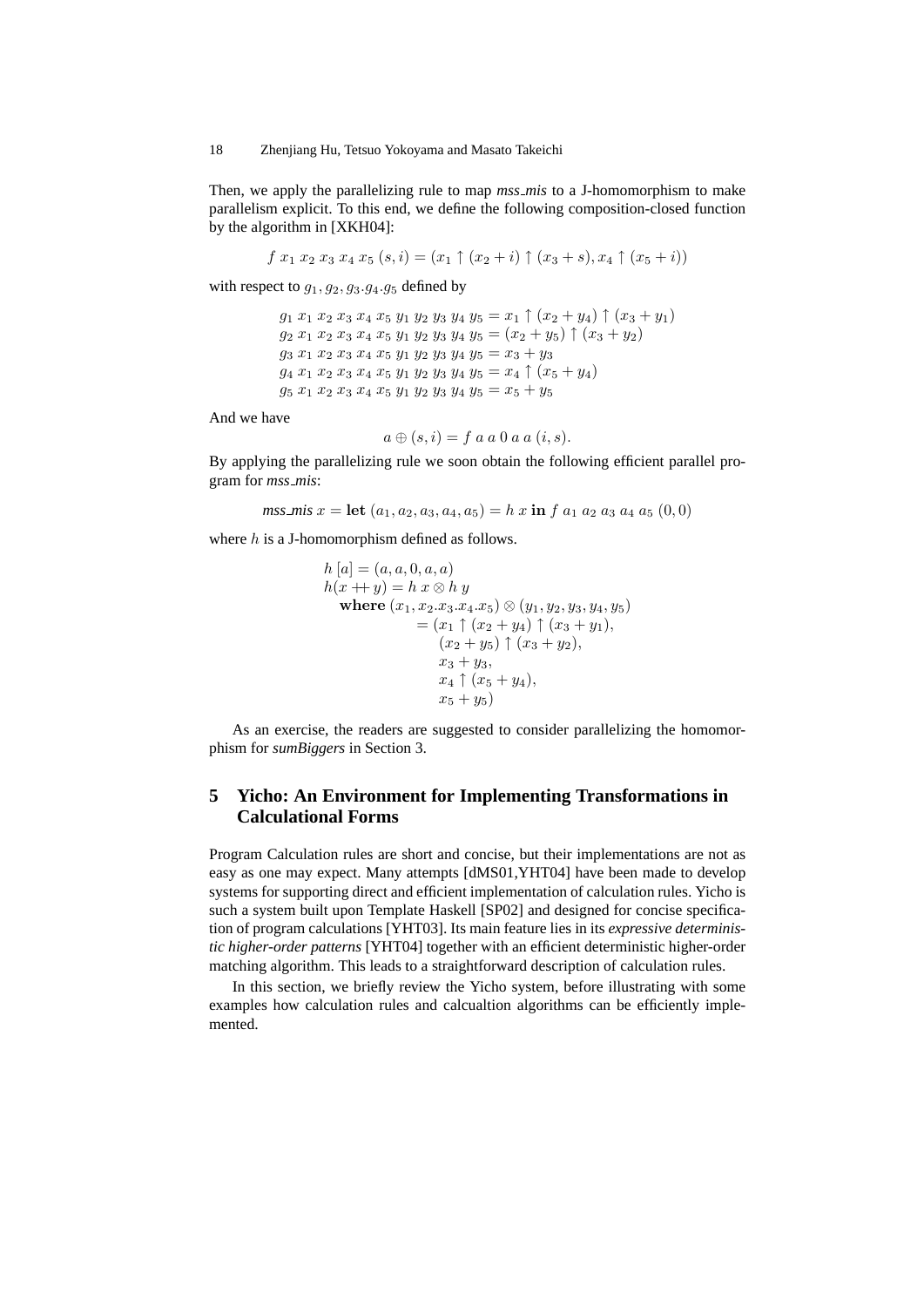#### **5.1 Program Representation**

We manipulate programs as values by meta-programming, and Template Haskell [SP02] provides such a mechanism to handle abstract syntax trees of Haskell in Haskell itself. Enclosing a program in brackets  $[ \ | \ ]$  yields its abstract syntax tree whose type is ExpQ, and the inverse operation is unquote described by a dollar \$. For example, given a function to calculate the sum of a given list, sum, which has type<sup>4</sup> [Int ]  $\rightarrow$  Int. Quotation of this function  $\begin{bmatrix} \end{bmatrix}$  sum | ] has type ExpQ, whereas  $\zeta(\begin{bmatrix} \end{bmatrix}$  sum | ] has the same type as sum, i.e.,  $[Int] \rightarrow Int$ .

The following gives the representation of the initial program of *max*.

```
def =[d|
      max = hd . sort
      sort [] = []sort (a:x) = insert a (sort x)
      insert a [] = b
      insert a (b:x) = if a >= b then a : insert b x
                       else b : insert a x
  |]
```
Here, quasi-quote bracket  $\lceil d \rceil$   $\lceil d \rceil$  is syntax of Template Haskell. It quotes a list of declaration whose type is  $Q$  [Dec]. These definitions are spliced by unquote  $\frac{1}{2}$  by  $$$  $(def)$ .

#### **5.2 Basic Combinators for Programming Calculations**

Yicho is implemented as a monadic combinator library for program transformation in Haskell. The combinator library uses *deterministic higher-order patterns* as first-class values which can be passed as parameters, constructed by smaller ones in compositional way, returned as values, etc. As a result, Yicho's patterns provide more flexible binding than first-order ones, and enables more abstract and modular descriptions of program transformation.

We define the calculation monad Y to capture updating of transformation environments and to handle exceptions that occur during transformation, and we use ExpY

 $ExpY = Y$  ExpO

to denote an expression in the calculation environment. We use ret to lift ExpQ into ExpY, and use runY to go back to ExpQ from ExpY.

> $ret$  :: ExpQ  $\rightarrow$  ExpY  $runY :: ExpY \rightarrow ExpQ$

<sup>&</sup>lt;sup>4</sup> Strictly speaking, the type of function sum is  $Num\ a \Rightarrow [a] \rightarrow a$  in Haskell. Here, for simplicity, we ignore type classes and polymorphism.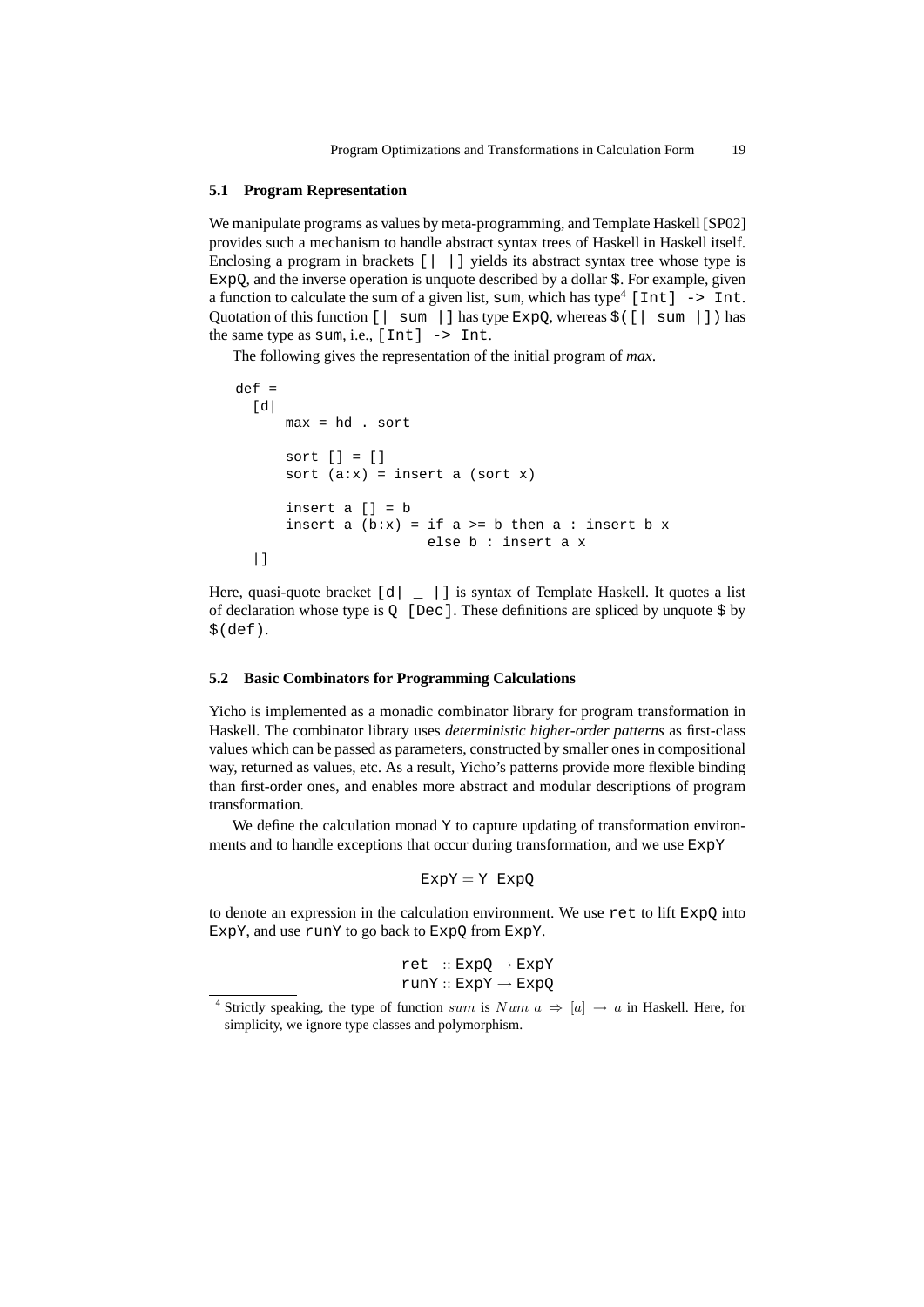There are five important combinators in our Yichi library, as listed below.

```
Match (<=-) :: ExpQ \rightarrow ExpQ \rightarrow Y ()
Rule (==) :: ExpQ \rightarrow ExpQ \rightarrow RuleYSequence (\Rightarrow) :: Y () -> Y () -> Y ()
Choice (<+) :: ExpY -> ExpY -> ExpY
Case casem :: ExpQ -> [RuleY] -> ExpY
```
In the following, we explain them one by one with some examples.

#### **Match**

The most essential combinator is the match combinator, which is used to match a pattern with a term and produce a substitution (embedded in monadic Y).

 $(\leq)=)$  :: ExpQ -> ExpQ -> Y () pat <== term

As an example, consider that we want to express the expression

 $\a x \rightarrow if a \ge sum x then a : biggers x$ else biggers x

in the form of  $a \oplus (biggers n, sum x)$  where  $\oplus$  is a binary operator. We may code this intention by

 $[ \ | \ a x \rightarrow \text{5}$  $\leq$  ==  $[ \ \vert \$  \a x -> if a >= sum x then a : biggers x else biggers x |]

which will yield the following match:

 $\{$  \$oplus := \x (b,s) -> if  $x > s$  then  $x : b$  else  $b$  }.

Note that Function \$oplus is a second-order pattern variable and can be efficiently obtained by the deterministic higher-order matching algorithm [YHT04]. Note also that \$ means unquote, so the above match is equivalent to

 $\{$  oplus :=  $[ \ \ x (b,s) \ \rightarrow$ if  $x > s$  then  $x : b$  else  $b \mid c$ .

# **Rule**

The rule combinator is used to build a transformation rule mapping from one program pattern to another. A rule is described in the form of

 $(==)$  ::  $ExpQ \rightarrow ExpQ \rightarrow RuleY$ pat ==> body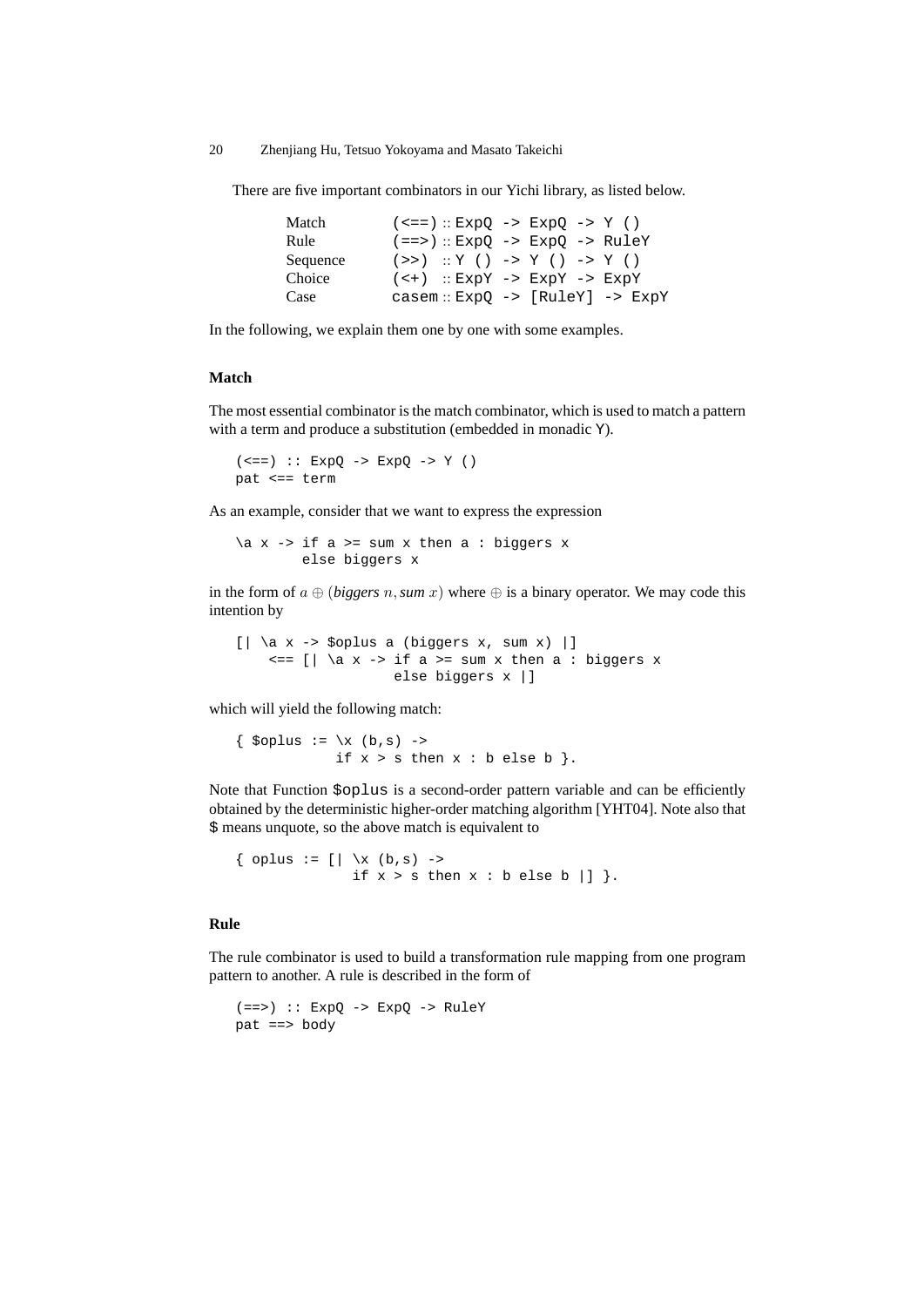For instance, we may define the shortcut fusion rule by

 $[ \ ]$  hom \$e \$oplus . build \$g  $]$  ==>  $[ \ ]$  g \$e \$oplus  $]$ 

where we represent a homomorphism  $(e, \oplus)$  by (hom e oplus). The semantics of a rule may be clear from the following where we define a rule by the Match combinator.

 $(==)$  ::  $ExpQ \rightarrow ExpQ \rightarrow RuleY$  $(\text{pat} == > \text{body})$  term = do pat <== term ret body

Note that in the above, the function ret implicitly applies the match (i.e., substitution) kept in the transformation monad to body.

#### **Sequence**

Sequential updates of transformation environments can be realized by combining matches with the sequence combinator  $(\gg)$ .

 $(>>)$  :: Y () -> Y () -> Y ()  $(path == term1) >> (pat2 == term2)$ 

which can be written as sequence of matchings using *do notation*.

do pat1 <== term1 pat2 <== term2

#### **Deterministic Choice and Case**

The combinator  $(\leq+)$  is designed to express deterministic choice.

 $(<+)$  :: ExpY -> ExpY -> ExpY transExp1 <+ transExp2

It returns the first argument if the transformation in it succeeds. Otherwise, it returns the second argument as the result. For instance, we may write

(rule1 e) <+ (rule2 e)

to first apply rule1 to transform e, and if it succeeds, we return the result; otherwise we try to apply rule2 to e.

Using the choice combinator, we can define a meta version of the case expression, which tries to apply a list of rules one by one until one rule succeeds.

casem :: ExpQ -> [RuleY] -> ExpY casem sel (r:rs) = r sel <+ casem sel rs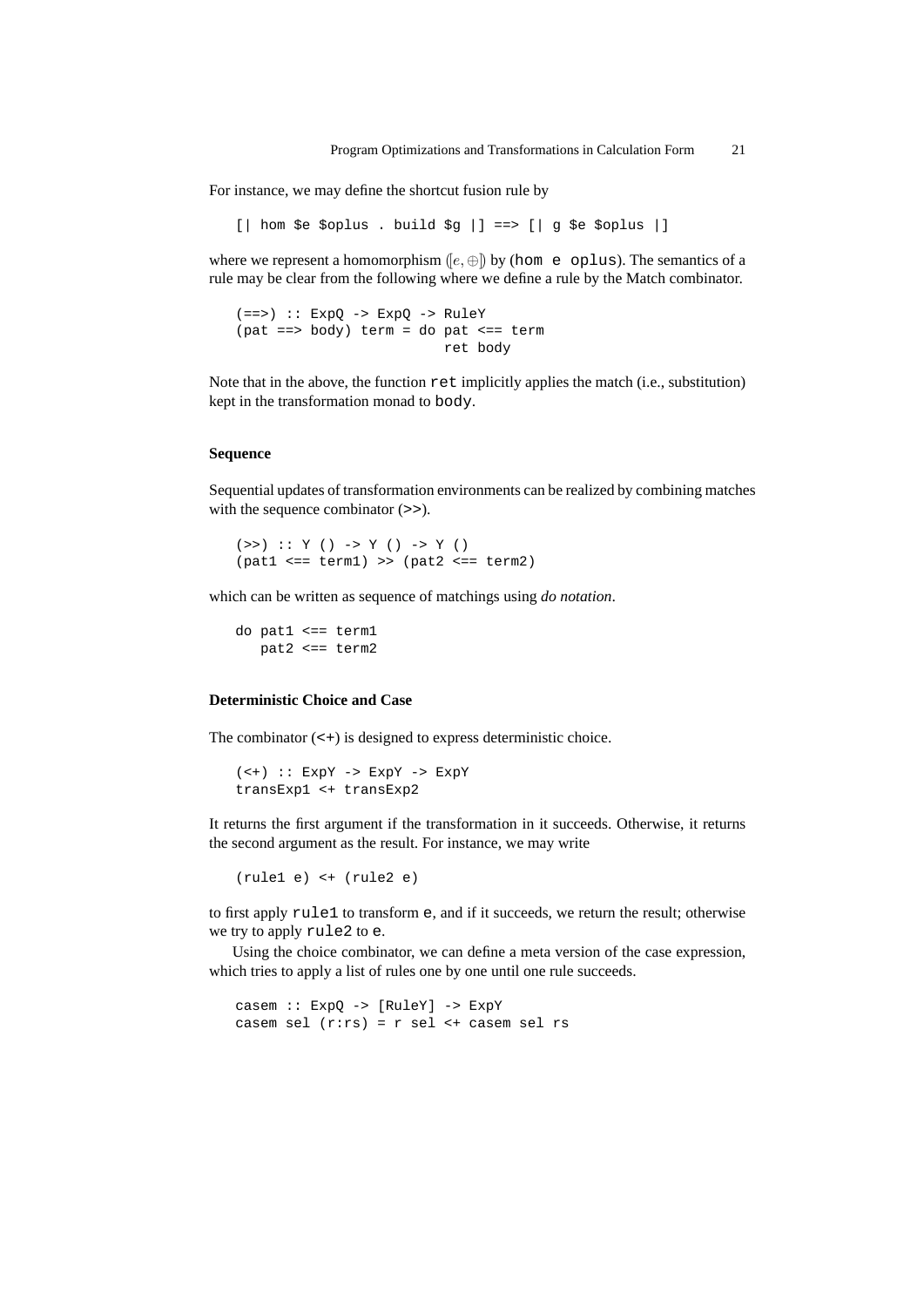#### **5.3 Code Calculation Rules in Yicho**

To get a flavor of Yicho, we show how to use Yicho to code the promotion rule in Section 2, and how it is used to optimize the program. Since the list homomorphism  $([e, ⊕)]$  is in fact the standard Haskell function *foldr*  $(⊕)$  *e*, we rewrite the promotion theorem as follows.

$$
\text{promotion:} \quad \frac{f(a \oplus x) = a \otimes f \, x}{f \circ foldr \, (\oplus) \, e = foldr \, (\otimes) \, (f \, e)}
$$

This rule is defined in Yicho as follows.

```
promotion :: ExpQ -> Y ExpQ
promotion exp = do
    [f,oplus,e,otimes] <- pvars ["f","oplus","e","otimes"]
    [| $f . foldr $oplus $e |] <== exp
    [ | \a x \rightarrow $otimes a ( $f x) ]\leq = [| \a x -> $f ($oplus a x) |]
    ret [| foldr $otimes ($f $z) |]
```
The promotion rule is defined as a function that takes code and returns code with its environment. In the third line,  $f$ ,  $oplus$ ,  $e$ ,  $otimes$  are declared to be variables; the unquote  $\hat{S}$  is actually splicing the expression, but, intuitively we can regard expression  $\frac{1}{2}x$  as meta variable with the name of  $\frac{1}{2}x$ . In the fourth line, exp is matched with the pattern  $[ \ \xi f \ . \ \text{foldr} \ \xi$  oplus  $\xi e \ | \ ]$ , with the variables  $\xi f$ ,  $\xi$  oplus,  $\xi e$  being bound in the environment. The next two lines are a straightforward translation of the original promotion rule.  $\frac{1}{5}$  f and  $\frac{1}{5}$  coplus are instantiated and the both sides of  $\leq$  = are matched and the resulting match is added to the environment. The pattern instantiation contributes to the modularity of patterns. It should be noted here that the higher-order patterns such as

 $[ \ | \ \{a \ x \rightarrow $6 \text{times a ($f x) $ } ] \]$ 

play an important role in this concise definition. Finally, the result expression with its environment are returned by ret.

We can enhance the promotion rule with a rule (say for unfolding the definition or simplification), and add it as an argument to the promotion function.

```
promotionWithRule :: RuleY -> ExpQ -> Y ExpQ
promotionWithRule rule exp = do
    [f,oplus,e,otimes] <- pvars ["f","oplus","e","otimes"]
    [| $f . foldr $oplus $e |] <== rule exp
    [ \ \vert \a x -> $otimes a ($f x) |]
         \leq = rule [ \ \{ x \rightarrow \$f \ (5oplus a x) \ ] \}ret [| foldr $otimes ($f $z) |]
```
To see how to apply the promotion rule, consider the following expression

oldExp =  $[$  sum . foldr  $(\x y \rightarrow 2 * x : y) [ ]$  |]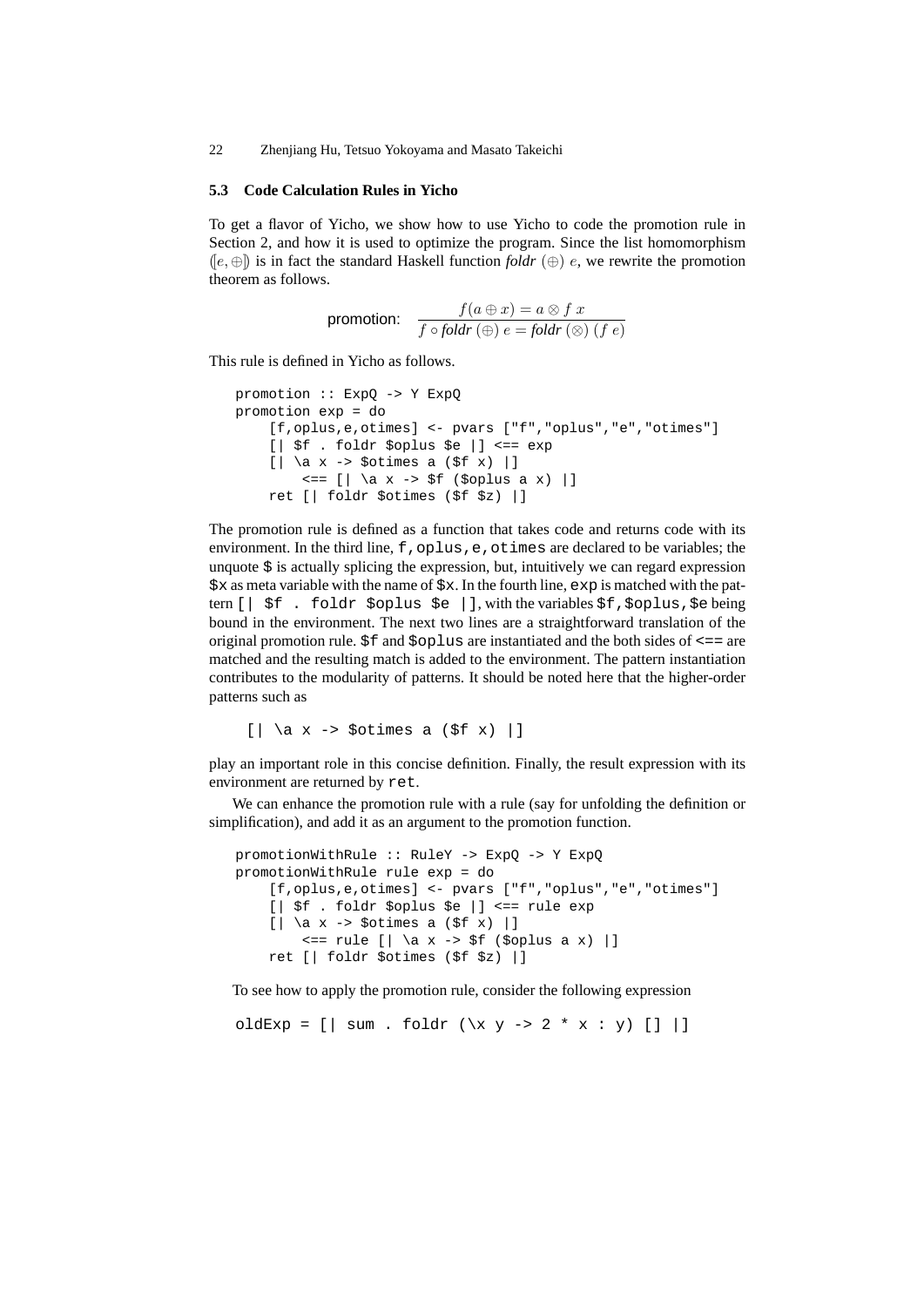and suppose that we hope to apply to this code the promotion rule together with some other rule rule to obtain a new efficient expression, say newExp. We can define this newExp as follows.

```
newExp = runY (promotionWithRule rule ex1)
```
We may confirm the result of newExp under the GHCi Environment:

```
GHCi> prettyExpQ newExp
foldr (\x1 - > (+) (2 * x_1)) 0
```
where we use function pretty ExpQ :: ExpQ -> IO () to print out an expression.

Now we can compare efficiency of the two expressions.

```
GHCi> $oldExp (take 100000 [1..])
10000100000
(0.33 secs, 21243136 bytes)
GHCi> $newExp (take 100000 [1..])
10000100000
(0.27 secs, 19581216 bytes)
```
It is worth noting that the promotion theorem is applied at compile time, and the function \$newExp is actually improved both in the execution time and consumed heap size.

The other calculation rules in this tutorial can be specified similarly. The readers are invited to visit the Yicho home page for more examples.

# **6 Concluding Remarks**

In this tutorial, we explain the basic technique of formalizing and implementing program transformations and optimization in calculational form based on the Constructive Algorithmics theory. We illustrate our idea with two important transformations, loop fusion and parallelization, and we show how the transformations in calculational form can be efficiently implemented with Yicho.

We summarized the main advantages of program transformations in calculational form as follows.

- **–** *Modularity*. A program transformation in calculational form does not require any global analysis as other transformation systems often need. Instead, it only uses a local program analysis to obtain the specialized form, and it can check locally the applicability of their calculational rules. Therefore, it can be implemented in a modular way, and guarantees to terminate.
- **–** *Generality*. In this tutorial, we focus ourselves on transformation of programs on lists. In fact, most of our calculational laws are polytypic, i.e., parameterized with data types, it can be generalized to transformation of programs on any algebraic data types.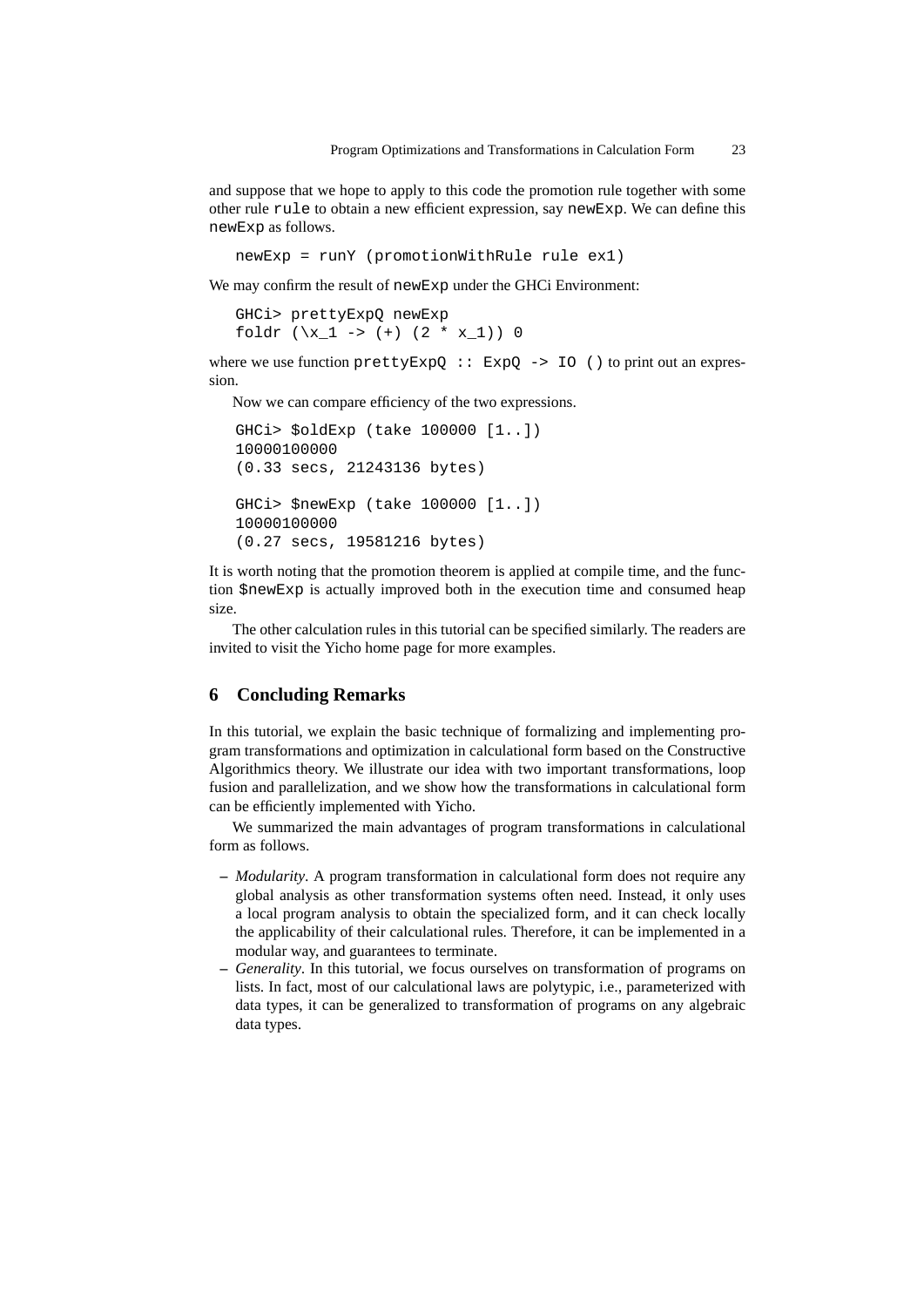- 24 Zhenjiang Hu, Tetsuo Yokoyama and Masato Takeichi
	- **–** *Cheap Implementation*. Transformations in calculational form are more practical than the well-known *fold-unfold* transformations [BD77]. Fold/unfold transformation basically has to keep track of all occurring function calls and introduce function definitions to be searched in the folding step. The process of keeping track of function calls and controlling the steps cleverly to avoid infinite unfolding introduces substantial cost and complexity, which often prevents it from being practically implemented. Though they may be less general than fold/unfold transformations, transformations in calculational form can be implemented in a cheap way [GLJ93,SF93,TM95,HITT97] by means of a local program analysis and simple rule application.
	- **–** *Compatibility*. It is usually difficult to make several transformations coexist well in a single system, but transformations in calculational form can solve this problem well. For instance, fusion calculation can coexist well with tupling calculation [HITT97]. There are two reasons. First, each transformation is based on the same theoretical framework, Constructive Algorithmics. Second, local program analysis and local application of laws make it easier to check compatibility of transformations.

We believe that more optimizations and transformations can be formalized in calculational form to gain the advantages discussed above, and we are looking forward to see more practical applications.

# **References**

- [ASU86] A.V. Aho, R. Sethi, and J.D. Ullman. *Compilers Principles, Techniqies and Tools*. Addison-Wesley, 1986.
- [Bac89] R. Backhouse. An exploration of the Bird-Meertens formalism. In *STOP Summer School on Constructive Algorithmics, Ameland*, September 1989.
- [BD77] R.M. Burstall and J. Darlington. A transformation system for developing recursive programs. *Journal of the ACM*, 24(1):44–67, January 1977.
- [BdM96] R.S. Bird and O. de Moor. *Algebras of Programming*. Prentice Hall, 1996.
- [BENP93] Utpal Banerjee, Rudolf Eigenmann, Alexandru Nicolau, and David A. Padua. Automatic program parallelization. *Proceedings of the IEEE*, 81(2):211–243, 1993.
- [Bir87] R. Bird. An introduction to the theory of lists. In M. Broy, editor, *Logic of Programming and Calculi of Discrete Design*, pages 5–42. Springer-Verlag, 1987.
- [Bir98] R.S. Bird. *Introduction to Functional Programming using Haskell*. Prentice Hall, 1998.
- [Col93] M. Cole. Parallel programming, list homomorphisms and the maximum segment sum problems. Report CSR-25-93, Department of Computing Science, The University of Edinburgh, May 1993.
- [CTH98] W.N. Chin, A. Takano, and Z. Hu. Parallelization via context preservation. In *IEEE Computer Society International Conference on Computer Languages*, Loyola University Chicago, Chicago, USA, May 1998.
- [Dar81] J. Darlington. An experimental program transformation system. *Artificial Intelligence*, 16:1–46, 1981.
- [dMS01] Oege de Moor and Ganesh Sittampalam. Higher-order matching for program transformation. *Theor. Comput. Sci.*, 269(1-2):135–162, 2001.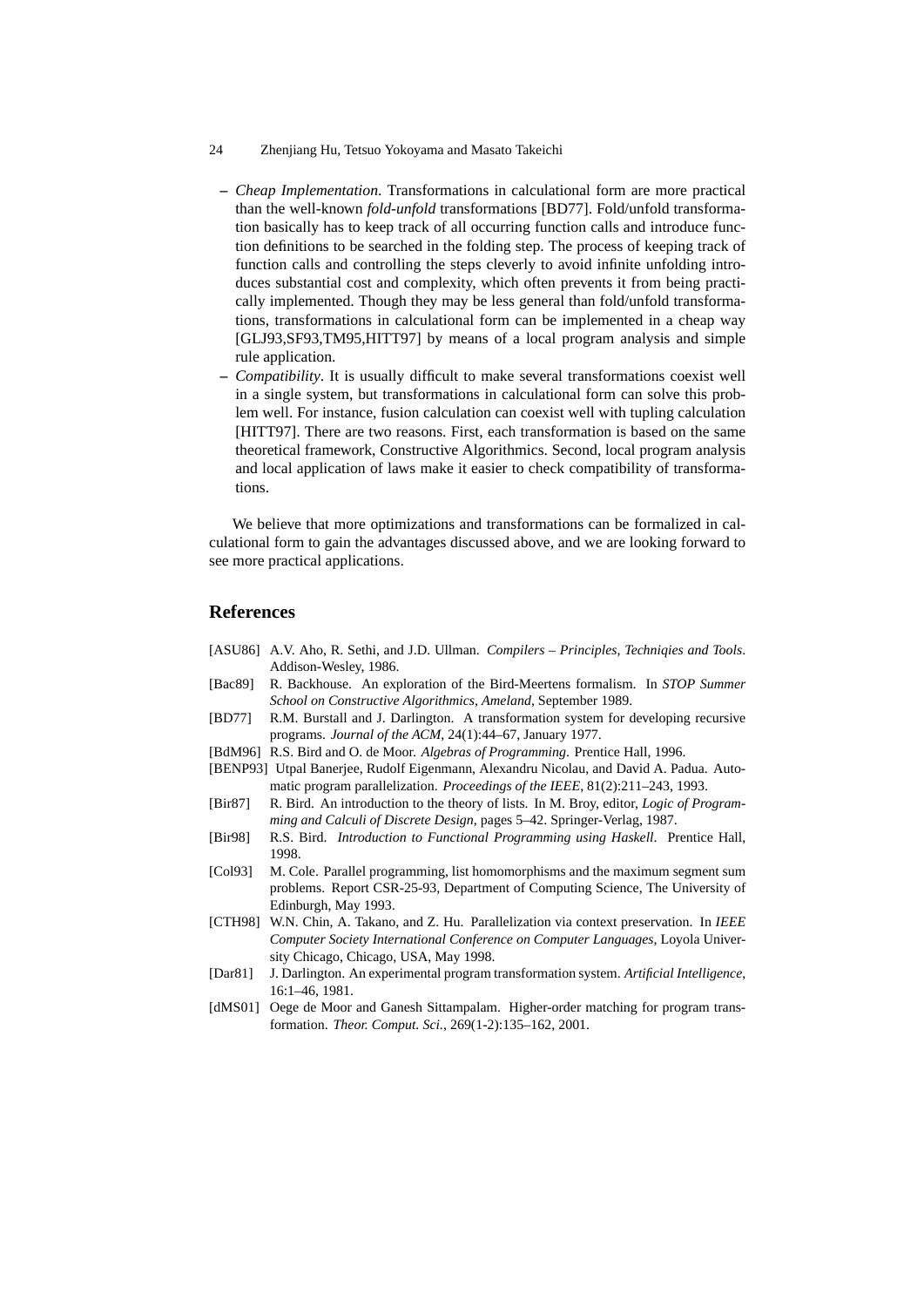- [Fea87] M.S. Feather. A survey and classification of some program transformation techniques. In *TC2 IFIP Working Conference on Program Specification and Transformation*, pages 165–195, Bad Tolz, Germany, 1987. North Holland.
- [Fok92] M. Fokkinga. A gentle introduction to category theory the calculational approach —. Technical Report Lecture Notes, Dept. INF, University of Twente, The Netherlands, September 1992.
- [GLJ93] A. Gill, J. Launchbury, and S. Peyton Jones. A short cut to deforestation. In *Proc. Conference on Functional Programming Languages and Computer Architecture*, pages 223–232, Copenhagen, June 1993.
- [Gor95] S. Gorlatch. Constructing list homomorphisms. Technical Report MIP-9512, Fakultät für Mathematik und Informatik, Universität Passau, August 1995.
- [HIT96] Z. Hu, H. Iwasaki, and M. Takeichi. Deriving structural hylomorphisms from recursive definitions. In *ACM SIGPLAN International Conference on Functional Programming*, pages 73–82, Philadelphia, PA, May 1996. ACM Press.
- [HIT97] Z. Hu, H. Iwasaki, and M. Takeichi. Formal derivation of efficient parallel programs by construction of list homomorphisms. *ACM Transactions on Programming Languages and Systems*, 19(3):444–461, 1997.
- [HIT99] Z. Hu, H. Iwasaki, and M. Takeichi. Caculating accumulations. *New Generation Computing*, 17(2):153–173, 1999.
- [HITT97] Z. Hu, H. Iwasaki, M. Takeichi, and A. Takano. Tupling calculation eliminates multiple data traversals. In *ACM SIGPLAN International Conference on Functional Programming*, pages 164–175, Amsterdam, The Netherlands, June 1997. ACM Press.
- [HTC98] Z. Hu, M. Takeichi, and W.N. Chin. Parallelization in calculational forms. In *25th ACM Symposium on Principles of Programming Languages*, pages 316–328, San Diego, California, USA, January 1998.
- [Hug85] J. Hughes. Lazy memo-functions. In *Proc. Conference on Functional Programming Languages and Computer Architecture* (LNCS 201), pages 129–149, Nancy, France, September 1985. Springer-Verlag, Berlin.
- [Jeu93] J. Jeuring. *Theories for Algorithm Calculation*. Ph.D thesis, Faculty of Science, Utrecht University, 1993.
- [Mal90] G. Malcolm. Data structures and program transformation. *Science of Computer Programming*, (14):255–279, August 1990.
- [MFP91] E. Meijer, M. Fokkinga, and R. Paterson. Functional programming with bananas, lenses, envelopes and barbed wire. In *Proc. Conference on Functional Programming Languages and Computer Architecture* (LNCS 523), pages 124–144, Cambridge, Massachuetts, August 1991.
- [OHIT97] Y. Onoue, Z. Hu, H. Iwasaki, and M. Takeichi. A calculational fusion system HYLO. In *IFIP TC 2 Working Conference on Algorithmic Languages and Calculi*, pages 76– 106, Le Bischenberg, France, February 1997. Chapman&Hall.
- [PP96] A. Pettorossi and M. Proiett. Rules and strategies for transforming functional and logic programs. *Computing Surveys*, 28(2):360–414, June 1996.
- [SF93] T. Sheard and L. Fegaras. A fold for all seasons. In *Proc. Conference on Functional Programming Languages and Computer Architecture*, pages 233–242, Copenhagen, June 1993.
- [Ski94] D.B. Skillicorn. *Foundations of Parallel Programming*. Cambridge University Press, 1994.
- [SP02] Tim Sheard and Simon L. Peyton Jones. Template metaprogramming for Haskell. In *Haskell Workshop*, pages 1–16, Pittsburgh, Pennsylvania, May 2002.
- [TM95] A. Takano and E. Meijer. Shortcut deforestation in calculational form. In *Proc. Conference on Functional Programming Languages and Computer Architecture*, pages 306–313, La Jolla, California, June 1995.